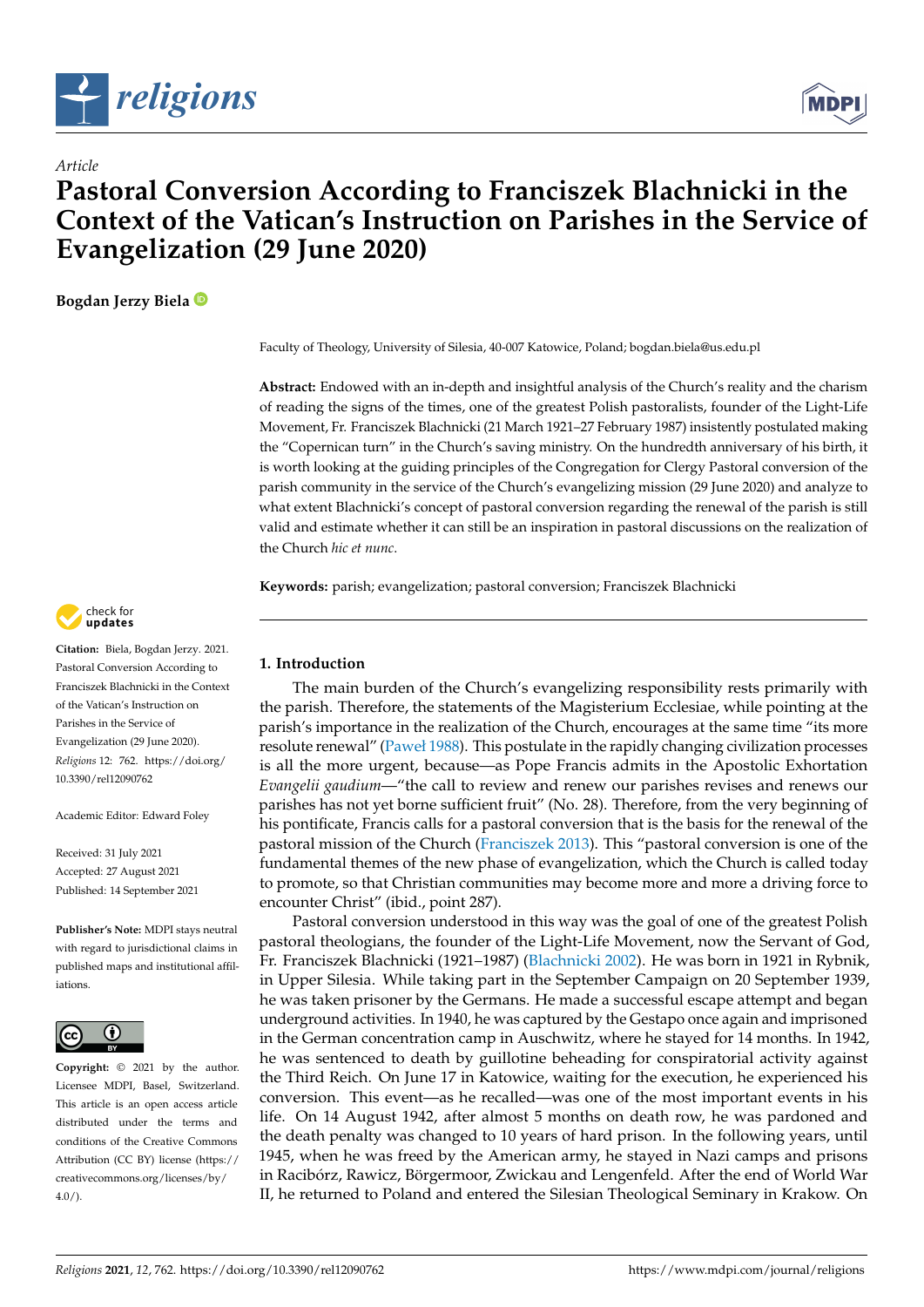25 June 1950, he was ordained a priest. In 1954 he organized the Oasis of God's Children retreat for the first time, using the closed retreats method. In 1957, he organized and led a social anti-alcohol initiative called the Temperance Crusade. Almost a thousand Catholic priests and over 100,000 lay people were involved in this initiative. The then authorities did not tolerate this type of activity, and on 29 August 1960 the initiative was liquidated. In March 1961, Fr. Franciszek was arrested for his activities and spent over 4 months in detention in Katowice. In October 1961, he started his studies at the Catholic University of Lublin. Based on the teachings of the Second Vatican Council, he developed a personalistic and ecclesiological concept of pastoral theology, as well as a concept and methodological foundations for fundamental catechetics and general pastoral theology. In 1973, after submitting his dissertation, Ecclesiological Deduction of Pastoral Theology, he was awarded a postdoctoral degree in pastoral theology. At that time, he was developing oasis retreats as an effective method of "new man pedagogy". He gradually applied the method of 15-day experience retreats to various groups of young people, adults and families. Over time, the oasis retreats developed into the evangelizing movement of the "Living Church", known from 1976 as the Light-Life Movement. In 1979, he initiated the Crusade for Human Liberation, the aim of which is to overcome alcoholism and other types of enslavement of modern man, and in 1980 Blachnicki launched "Ad Christum Redemptorem"—a plan of the great evangelization—the aim of which was to reach every person in Poland, sharing the Good News. Despite numerous bans and harassment from the communist authorities, the Light-Life Movement has become a sociological phenomenon throughout the so-called Eastern Bloc. It systematically developed (during martial law, almost 80,000 participants took part in "illegal oases" every year). The movement caught on in other countries as well.

During the "Solidarity" period (1980–1981), Fr. Blachnicki established the "Independent Christian Social Service" with the aim of promoting Christian social teaching and the liberation movement without violence, in line with the program "Truth-Cross-Liberation". He was in Rome when martial law was introduced in Poland. Unable to return to his homeland, in 1982 he settled in the Polish Marianum center in Carlsberg, Germany, and began organizing the International Light-Life Evangelization Center. Continuing his social and liberation work, he founded the Christian Service for the Liberation of Nations—an association gathering Poles and representatives of other nations of Central and Eastern Europe around the idea of internal sovereignty and unity of nations in the struggle for liberation. For this socio-liberating activity, he was harassed and repressed by the state authorities and slandered in the media in the People's Republic of Poland. He died suddenly in Carlsberg on 27 February 1987.

Blachnicki left a rich scientific, popular scientific, ascetic and formative heritage. His bibliography includes over 800 items. He is a spiritual father for the Light-Life Movement and for the communities of consecrated life connected with the movement: a female one the Community of the Immaculate Mother of the Church, and a male one—the Community of Christ the Servant. John Paul II, after having learnt about the death of Fr. Blachnicki, in a telegram described him as a zealous apostle of the inner renewal of man and as the violence of the kingdom of God. On 1 April 2000, the posthumous remains of the Servant of God were brought from Carlsberg to the center of the Light-Life Movement in Krościenko n/Dunajec. On 9 December 1995, his beatification process began in Katowice. On 30 September 2015, Pope Francis signed a decree on the heroic virtues of the Servant of God [\(Wodarczyk](#page-14-1) [2008\)](#page-14-1).

<span id="page-1-0"></span>The founder of the Light-Life Movement was convinced that "the conciliar renewal will remain a fiction as long as it does not go down to the level of the parish, as long as we do not develop a model of the post-conciliar parish pastoral care" [\(Blachnicki](#page-13-2) [1995,](#page-13-2) p. 146). Endowed with the ability of an in-depth and insightful analysis of the Church's reality and the charism of reading the signs of the times, the author of the "Ecclesiological deduction of pastoral theology" [\(Blachnicki](#page-13-3) [1971\)](#page-13-3) insisted on making a "Copernican turn" in the Church's saving ministry $^1$  $^1$ . In a situation of accelerated "faith extinction" (not only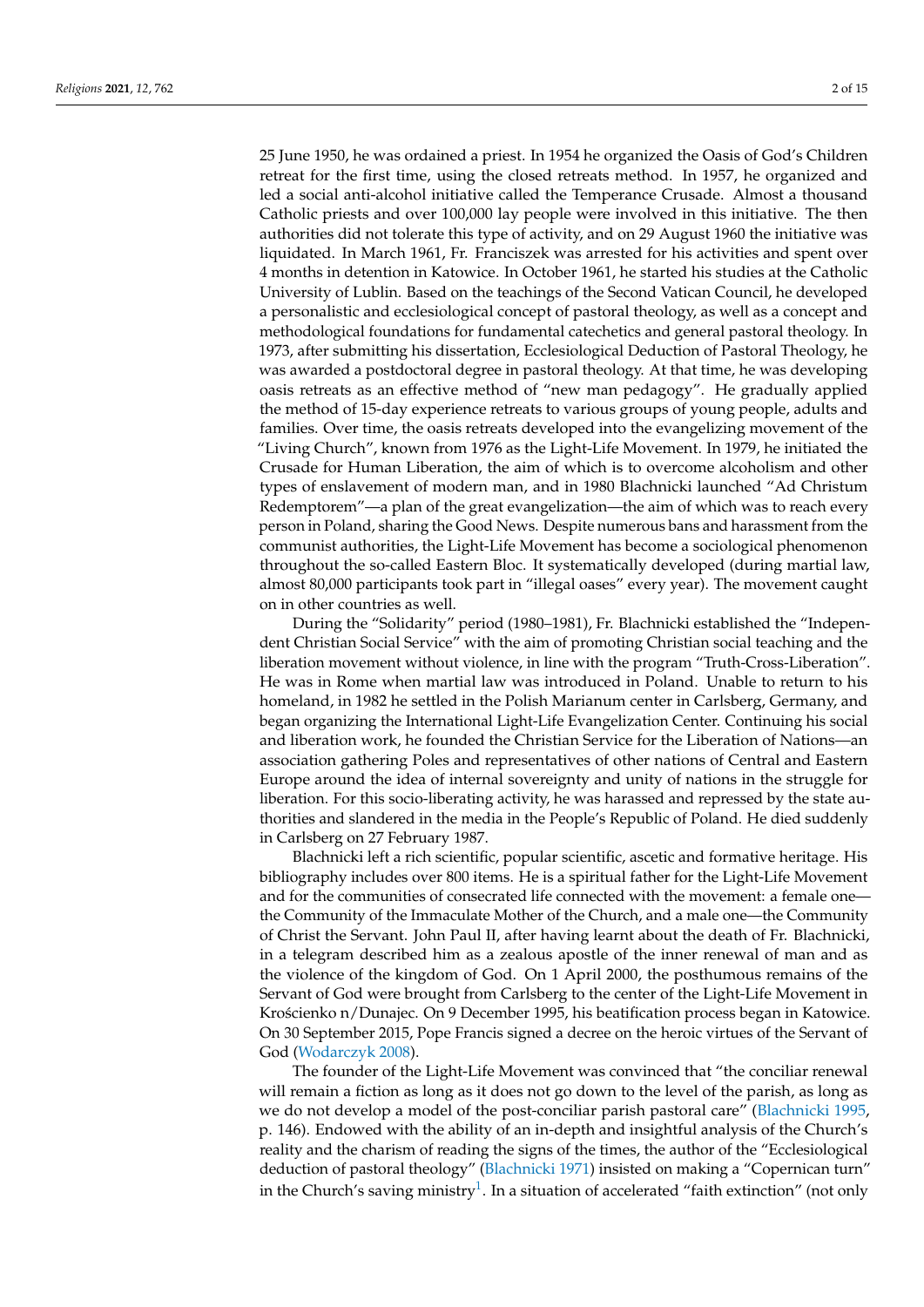<span id="page-2-0"></span>due to the COVID-19 pandemic)<sup>[2](#page-11-1)</sup> it is worth reflecting on, on the hundredth anniversary of the theologian's birth, to what extent his teaching and postulates regarding parish renewal remain to date and whether they can still be an inspiration in pastoral discussions on the realization of the Church of *hic et nunc*. An important voice in this discussion is the instruction of 29 June 2020 of the Congregation for Clergy Pastoral conversion of the parish community in the service of the evangelizing mission of the Church, which takes up

#### **2. Pastoral Conversion in the Instruction on Parishes**

contemporary issues of shaping parish life [\(Kongregacja](#page-13-4) [2020\)](#page-13-4).

<span id="page-2-1"></span>The traditional concept of the parish and parish ministry does not adequately meet the religious needs of contemporary people. This situation creates the need for the renewal of the parish and traditional forms of parish ministry [\(Benz](#page-13-5) [1967;](#page-13-5) [Zulehner](#page-14-2) [1991;](#page-14-2) [Slipek](#page-14-3) [2001;](#page-14-3) [Polak](#page-14-4) [2007;](#page-14-4) [Biela](#page-13-6) [2014\)](#page-13-6). This was the main purpose of creating the Instruction of the Congregation for the Clergy: *the pastoral conversion of the parish community in the service of the evangelizing mission of the Church*[3](#page-11-2) . In its introduction, it states, "a valuable opportunity for pastoral conversion that is essentially missionary. Parish communities will find herein a call to go out of themselves, offering instruments for reform, even structural, in a spirit of communion and collaboration, of encounter and closeness, of mercy and solicitude for the proclamation of the Gospel" (2). One of the main reasons this was written is certainly the situation of the parish in the West caused by the decreasing number of priests.

Regarding *the instruction for the pastoral conversion of the parish community in the service of the evangelizing mission of the Church*, the document's introduction quotes Pope Francis's words: "If something should rightly disturb us and trouble our consciences, it is the fact that so many of our brothers and sisters are living without the strength, light and consolation born of friendship with Jesus Christ, without a community of faith to support them, without meaning, and a goal in life" (3) [\(Franciszek](#page-13-0) [2013\)](#page-13-0). Following the Pope's desires, the instruction encourages Christian communities to make a decisive missionary choice in the spirit of pastoral conversion (5). Therefore, in being creative, they may "seek new paths" (1), cultivate a "culture of encounter" (25), and become more of a driving force to encounter Christ (3). In order to achieve these aims, the parish needs a renewed dynamism to rediscover the vocation of every baptized person to be a disciple of Jesus and a missionary of the Gospel. Therefore, it is necessary to define perspectives that will allow for the renewal of "traditional" parish structures in the missionary key (20), because, especially today, the territory is no longer limited by geographical space, but by an environment in which everyone expresses their life through relationships and mutual service (16). Therefore, it is necessary for the parish to instruct people to read and meditate on the word of God through various ways of proclaiming the Gospel (22); use clear and understandable forms of communication that would speak of the Lord Jesus in accordance with the ever-changing testimony of the kerygma (21); and rediscover Christian initiation that gives birth to a new life. In view of these requirements, there is a need to designate mystagogical paths that relate to actual life (23). All this requires reflection not only on the new experience of the parish, but also of the ministry and mission of the priests who, together with the lay faithful, are required to be "the salt and light of the world" (cf. Mt 5: 13–14) and "a lamp on a lampstand" (cf. Mk 4: 21), which shows the face of an evangelizing community capable of properly reading the signs of the times and inviting us to bear consistent witness to the evangelical life (13).

All the elements of pastoral conversion presented above are contained in 26 points, in four chapters of the instruction: *Pastoral conversion; The parish in a contemporary context; The importance of the parish today; Mission, the main criterion for renewal*. The next (and fifth) chapter, "*Community of communities*", contains only seven points (27–33). The chapter emphasizes that the parish is first and foremost a specific community of the faithful, realized in communion and unity through the various members of the Body of Christ (27). He recalls the text from the Code of Canon Law, according to which the parish is a specific community of the faithful (can. 515; 518; 519). Francis's words from *Evangelii Gaudium*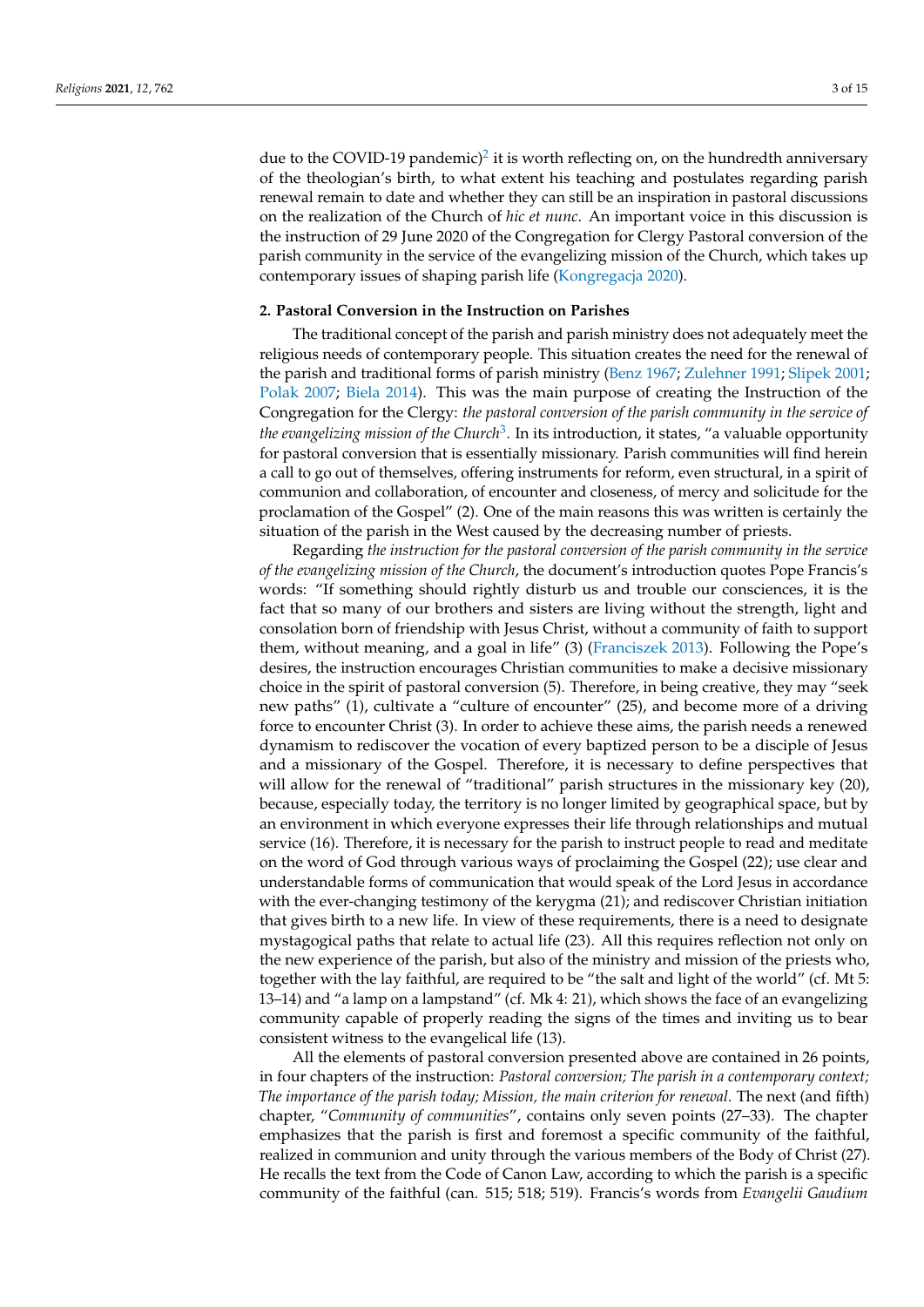indicate that the parish is a community of communities (28) [\(Franciszek](#page-13-0) [2013\)](#page-13-0). Finally, in four points (30–33), the instruction indicates that the parish cannot be alien to the "spiritual and ecclesial style of Shrines"—true and proper "missionary outposts"—characterised as they are by their "spirit of welcome, their life of prayer and silence that renews the spirit, the celebration of the Sacrament of Reconciliation and their care for the poor" (30). The sixth chapter, "From the conversion of people to that of structures", indicates that the transformation of parish structures requires prior change of mentality and internal renewal, especially from those responsible for the pastoral care. It is they who, above all, should see the need for a reform of missionary pastoral care (35). This is why it would be appropriate to overcome both the "self-referential conception of the parish" and the "clericalization of the pastoral activity". This calls for the promotion of practices and models by which all the baptized, by virtue of the gift of the Holy Spirit and their infused chrisms, "become active participants of evangelisation, in the style and modality of an organic community, together with other Parish communities or at the diocesan level" (38).

<span id="page-3-1"></span><span id="page-3-0"></span>The pastoral conversion of the parish in a missionary sense takes shape and is expressed in the gradual process of renewing structures (42). Therefore, the next six chapters of the manual—91 points in total—concern the transformation of structures, reorganization of parishes, the role of pastors and lay people in shaping parishes, etc. In fact, this part of the manual sparked the greatest discussion and criticism of the document, especially in Germany<sup>[4](#page-11-3)</sup>. Most of the bishops, theologians and activists in the Catholic Church in Germany considered that the instruction was aimed at the "synodal path" and wanted to stop the initiative from achieving its aims<sup>[5](#page-11-4)</sup>. For example, the vice-president of the German episcopate, Bishop Franz-Josef Bode, assessed that this document was "a strong brake on the motivation and appreciation of the ministry of lay people". Bishop of Essen Franz-Josef Overbeck pointed out that, despite the Vatican's instructions, he would still allow the laity to jointly manage parishes. By contrast, the bishop of Cologne, Cardinal Rainer Maria Woelkl, was positive about the instruction and highlighted its "proposals concerning the missionary awakening of the Church". In turn, cardinal Walter Kasper assessed that "German criticism completely ignores the correct intention of the instructions for conversion to the missionary ministry". Bishop Eichstätt Gregor Maria Hanke wrote that the Vatican's instruction focuses on the "concrete sacramentality" of the Church and not on structures. This document concerns sending the People of God to concrete evangelization in the parish<sup>[6](#page-12-0)</sup>.

<span id="page-3-2"></span>Blachnicki, in the context of the conciliar ecclesiology of communion, which was officially confirmed by the Extraordinary Synod of Bishops in 1985, pointed to the role and importance of the local church, which is traditionally realized in the parish community. Certainly, due to various conditions, it is up to the particular churches to introduce some changes to the structure of the parish, without forgetting what the essence of the parish is. Therefore, in the context of the critical reception of the instruction on the parish in Germany, it is worth considering, in light of the guiding ideas of the instruction, how pastoral conversion is present in the pastoral ecclesiology of Fr. Blachnicki and meant to lead to the renewal of the parish—community of communities. This seems all the more justified because, as we have shown above, the issue of parish "community of communities" was treated in a brief and very general manner in the instruction. This is a fundamental problem, since the instruction Pope Francis states in point 29 is that "the call to review and renew our parishes has not yet sufficed to bring them nearer to people, to make them environments of living communion and participation, and to make them completely mission-oriented".

The pastoral conversion of the parish community, in terms of mission, takes shape and finds expression in a gradual process of a renewal of structures (42). Therefore, the next six chapters of the instruction—91 points in total—concern the transformation of structures, reorganization of the parish, the role of pastors and lay people in shaping parishes, etc. As a matter of fact, it was this part of the instruction which provoked the most intense discussions and criticism of the document, especially in Germany. Most bishops,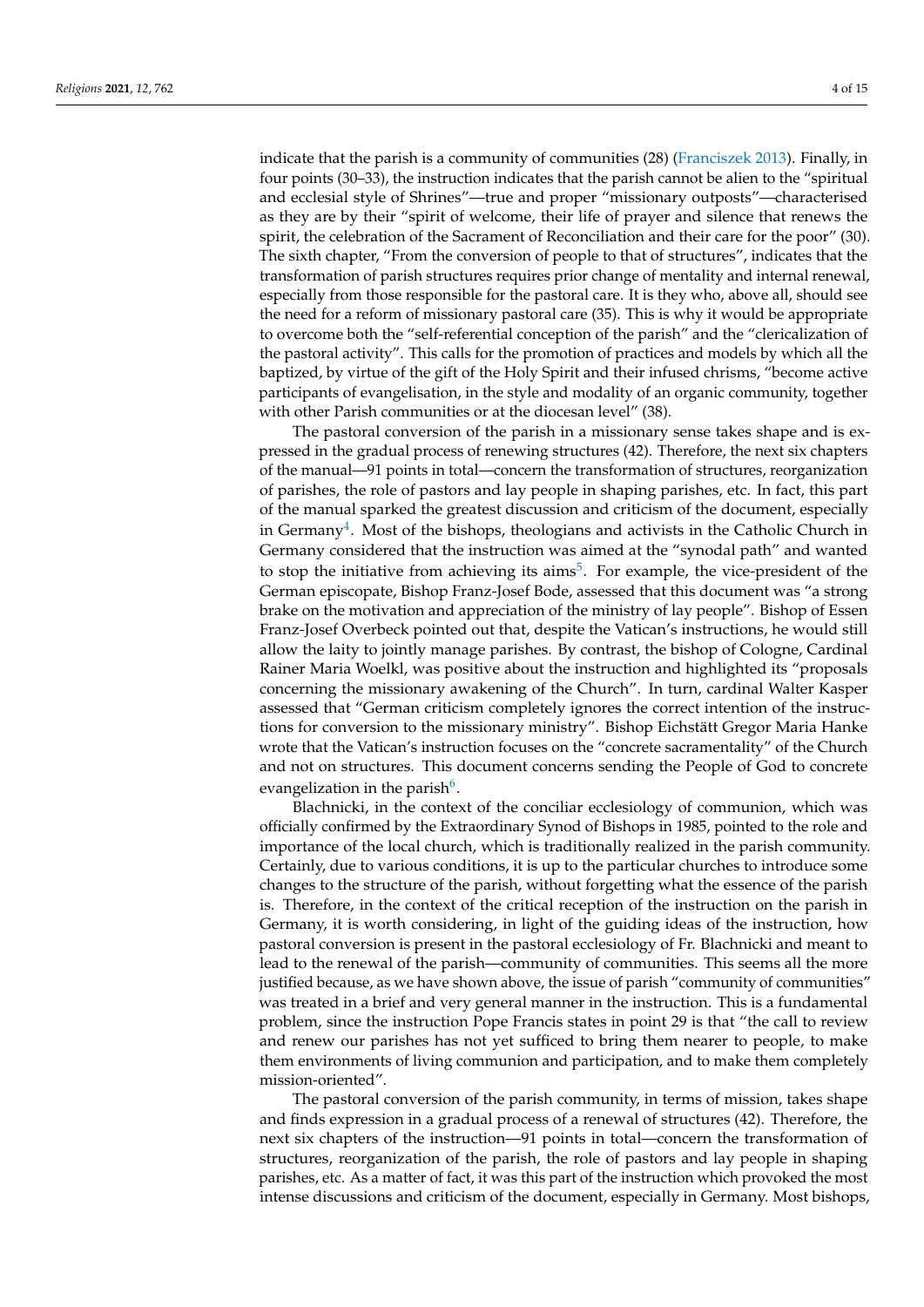theologians and activists in the Catholic Church in Germany have come to the conclusion that the instruction is aimed at the "synodal path" and is meant to prevent its objectives, such as the transfer of ever-increasing administrative and pastoral power into the hands of the laity. Cardinal Walter Kasper, on the other hand, assessed that "German criticism completely ignores the actual intention of the instruction for conversion to the missionary ministry".

In this context, it is worth considering, in light of the guiding ideas of the instruction, how pastoral conversion is present in the pastoral ecclesiology of Fr. Blachnicki, which was devised to lead to the renewal of the parish, the "community of communities". This seems all the more justified because, as shown above, the issue of the parish understood as a "community of communities" has been treated briefly and very vaguely in the instruction. This issue is of pivotal importance, since the instruction, following Pope Francis, says in point 29 that "we must admit, though, that the call to review and renew our parishes has not yet sufficed to bring them nearer to people, to make them environments of living communion and participation, and to make them completely mission-oriented" [\(Franciszek](#page-13-0) [2013\)](#page-13-0).

# **3. Pastoral Conversion in Blachnicki's Pastoral Ecclesiology**

Studying the ecclesiology of Vatican II and the work of theologians of his time, Blachnicki showed that the concept of "koinonia", closely related to the idea of the People of God, the Mystical Body of Christ, the Church-sacrament and the family of God, appears as one of the definitions of the rich reality adopted in the conciliar ecclesiology covered by the name "Church". This "new image of the Church" turned out to be valuable, as it could become a "leading image" for pastoral theology and pastoral care, clearly defining the goal, the subject, means and methods of the Church's *cura pastoralis[7](#page-12-1)* .

<span id="page-4-0"></span>Summarizing Blachnicki's analyses, it can be stated that koinonia is, in essence, the participation of people in the life of the Triune God caused by God's self-giving. It is therefore koinonia with the Father through the Son in the Holy Spirit. The resulting community of life with God, which can be described as a vertical koinonia, consequently leads to a fraternal interpersonal community, which can be called a horizontal koinonia. Both these aspects of the community are inseparable; however, the former has priority over the latter, because the union with God through Christ and in the Holy Spirit creates the objective foundation of interpersonal unity. The trinitarian genesis of koinonia justifies its personal character. Both vertically and horizontally, community is created by actualization of personal attitudes and interpersonal relationships, and ultimately by actualization of the attitude summarized in the fact that a person possesses himself in giving himself to the other person, which is essential for the personal being. In this way, the person, fully realizing himself, enters at the same time into fellowship with other persons. The essence of koinonia can therefore be defined by the concept of agape, meaning personal love consisting of the gift of self. At the same time, this love is the essence of a person's life, which is expressed in community.

The koinonia, which is the essence of the Church, should also be defined more precisely by the concept of the sacrament. The Church is a community-sacrament in the time that has come after the original community, lost by sin, and before the final community, which will be fully realized only in the eschatological order of the resurrection. The Church as the sacramental community (community-sacrament) must be a visible sign of the invisible reality that constitutes her essence. This essence is the self-gift of God to people through Christ, accepted in the Holy Spirit, which constitutes the unity of these people with Christ and with each other. The sign of the self-gift of God to people through Christ is the whole order of proclamation of the word and of the administration of the sacraments in the Church. One should add to this—also as a sign—the ministry of a hierarchical office that guarantees the authenticity of the relationship between the word and the sacrament with the historical and glorified Christ. The sign of people accepting God's self-gift in the Holy Spirit is the whole order of faith and love. The Church understood in this way as a vertical and horizontal community is manifested and realized above all in the sign of the liturgical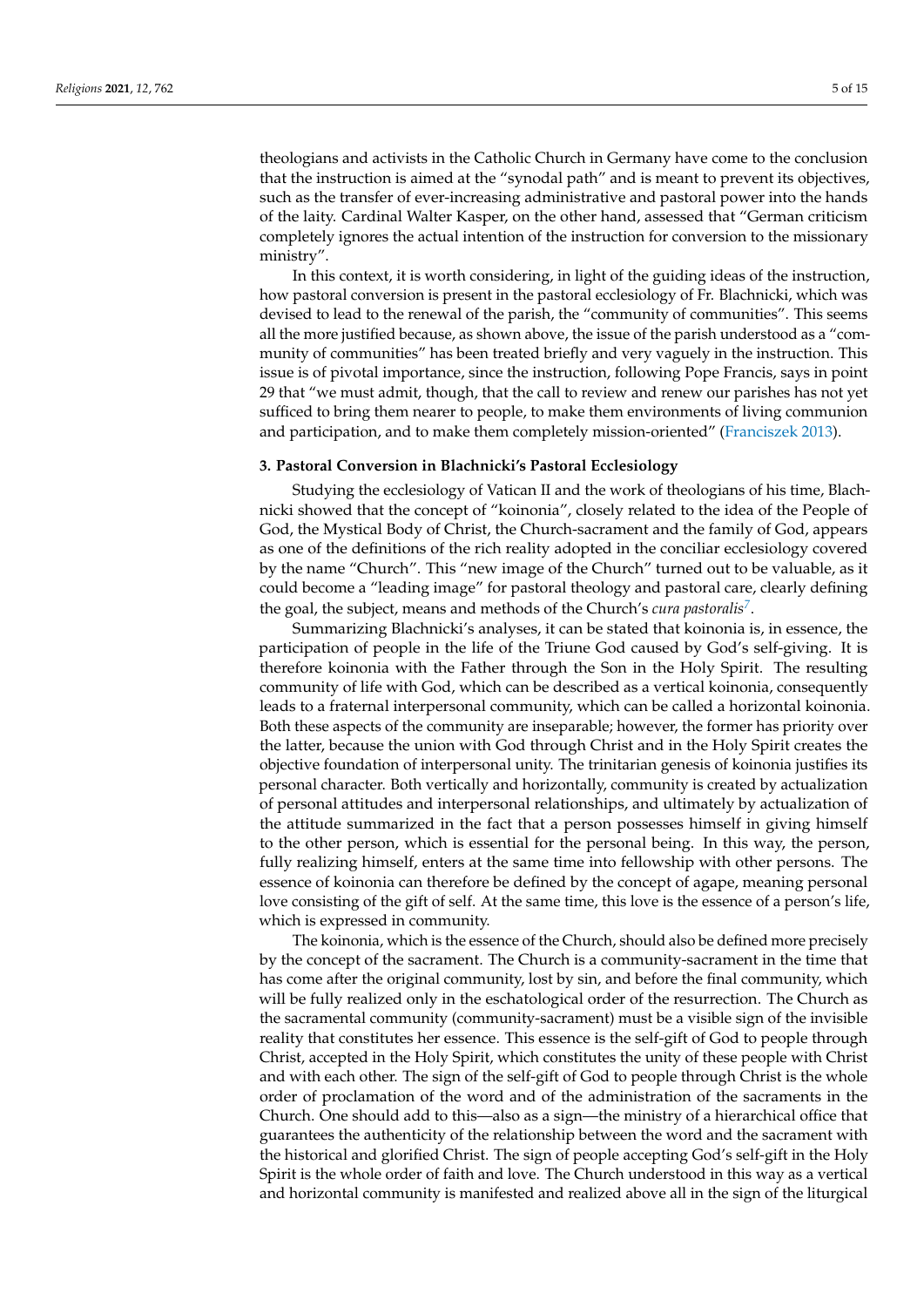assembly, especially of the Eucharistic one. In this sign, all the elements that make up the community of the Church are present, and if the external signs correspond to the internal ones, personal attitudes of the participants, which can be summarized as faith and love, this assembly actualizes the Church as a community. The Eucharistic assembly must therefore be given a central position in the work of realization of the Church.

The personal and sacramental character of the Church community shows that it must be realized in specific local communities, because a community is made up of a set of real, realized interpersonal relationships, contrary to relating a group of people to an abstract or ideal community in the sense of, for example, the universal Church. The Church existing in the local community is at the same time a sign of the universal Church, in which this Church is truly present, whereas the universal Church is a community of local churches. It follows that the realization of the Church consists of the creation and development of concrete and local communities that, for their part, are once again focused and expressed in the sign of the Eucharistic communion. The local community is therefore the proper "area" for the realization of the Church. Since the Church is a sign and instrument of uniting people with God and with one another, she is this sacrament only insofar as she expresses herself in the sign of a concrete and realized community. Such a community is therefore an instrument for granting the graces of salvation to those who are still outside of it. In other words, the sacramental community, and therefore the Church realized in a specific local community, is also a means of salvific mediation. The Church, if she is a living Church, is a life-giving Church as well. This means that concern for the most intense realization of the Church in communities, and thus concern for the realization of the Church as a community-sacrament, also ensures its extensive growth most effectively [\(Blachnicki](#page-13-3) [1971\)](#page-13-3) [8](#page-12-2) .

<span id="page-5-1"></span><span id="page-5-0"></span>As the result, Blachnicki formulated the principle of the Church's operation $9$ :

"The salvific mediation of the Church (i.e., pastoral ministry) must be exercised for this purpose and in such a way as to make God's self-surrender present in Christ in word and sacrament, and to condition the free acceptance of this surrender in mutual self-giving in the Holy Spirit through faith and charity, for the realization of a community in the vertical aspect (with God) and the horizontal aspect (with the brethren), in the visible and effective sign of the Eucharistic assembly and the local community in communion with the universal Church". (ibid., pp. 454–55)

Apart from far-reaching conclusions for the theory of the life and activity of the Church, this principle—according to Blachnicki—gives, above all, the possibility of realizing the vision of a "new pastoral ministry", which the pre-conciliar ecclesiology could not create. The pre-conciliar ecclesiology was built on the sociological and legal vision of the Church and, by virtue of that fact, it could have been a source of inspiration for certain administrative and disciplinary actions. Moreover, the ecclesiology in question presented the pastoral ministry unilaterally in line with the scheme "shepherd—flock", which was connected with clericalization and the passive attitude of the faithful who slowly turned into lapsed Catholics in fact outside the Church [\(Blachnicki](#page-13-7) [1972\)](#page-13-7).

The result of these reflections was a proposal to move from pastoral ministry (*cura animarum*) to evangelization. Blachnicki described it as the "Copernican phrase":

"We have not yet made the fundamental transition from pastoral care to evangelization. Meanwhile, it is the Copernican turn that we must make in our consciousness [ . . . ]. At the moment, as a matter of fact, the Conciliar concept especially the one that found its expression in the Exhortation *Evangelii nuntiandi* and the concept that is still enduring by gravity are conflicting ones. We are not even aware of this conflict. The situation, in general, is that we are trying to cover all that was and still is with a "conciliar cap", but we do not change anything. A new "lid" covers the old content. This is how the current situation looks, even in the field of terminology itself. The term "evangelization" has become a legitimate term and one keeps talking about it all the time [ . . . ]. However, when we slide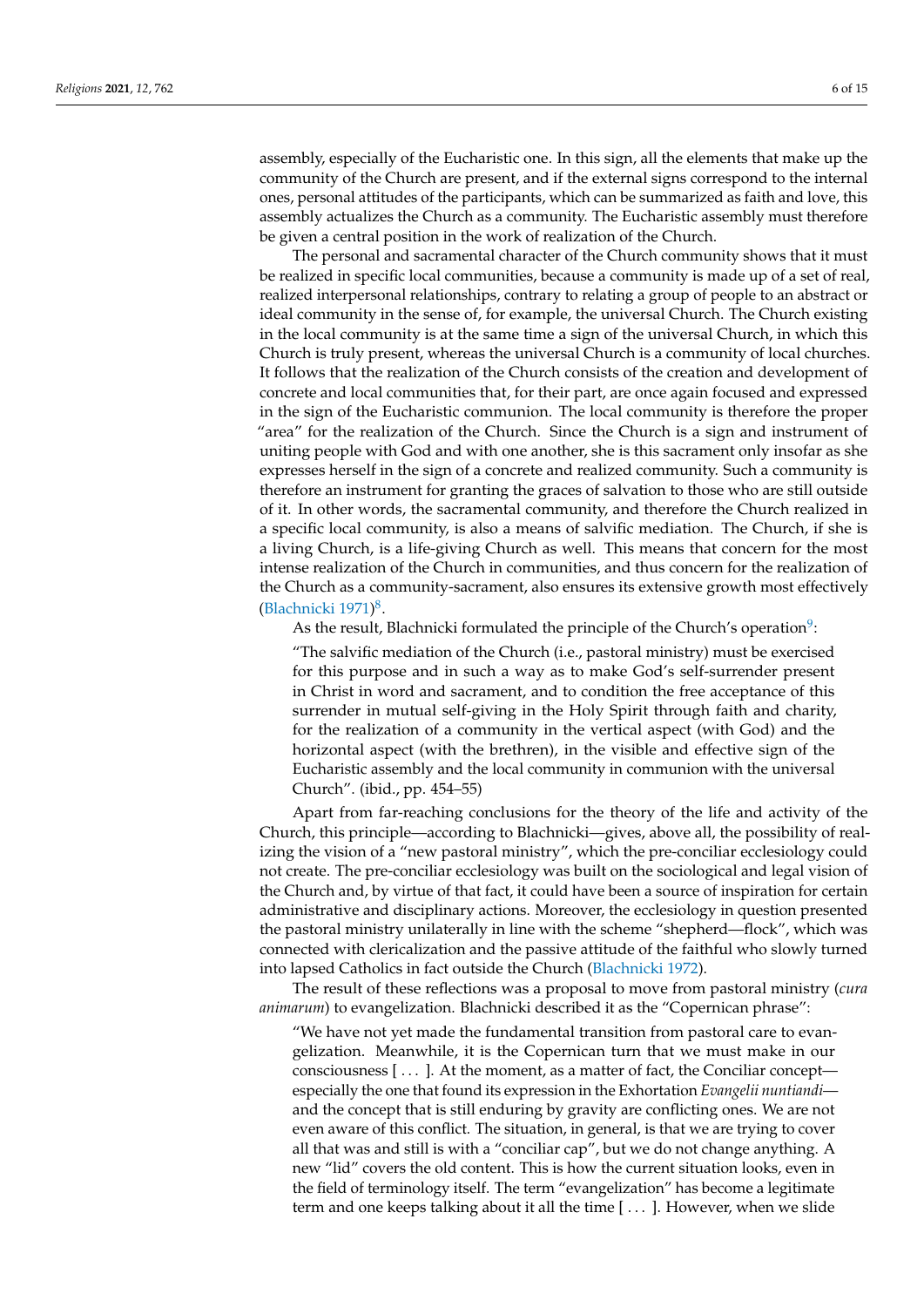<span id="page-6-0"></span>under the surface of these slogans, we will see exactly the same reality that was formerly called pastoral care<sup>[10](#page-12-4)</sup>.

In view of the above, Blachnicki began to lean towards the "catechumenal" concept of pastoral care, postulating that the institution of catechumenate should become a source of the fundamental rules of life and development of the Christian community (cf. [Congregatio](#page-13-8) [pro Cultu Divino](#page-13-8) [1972\)](#page-13-8). He justifies his point of view as follows: "Since the goal of pastoral work is to build a local community, and the goal of the catechumenate is to educate and lead to life in this community, then one could legitimately speak of this very concept of pastoral work" [\(Blachnicki](#page-13-9) [1976\)](#page-13-9):

"If parishes are introduced to evangelization understood as the method of—let us keep using this term—pastoral care, then each parish must understand that its normal function is to carry out evangelization. Consequently, a catechumenate will arise in the parish as a fruit of evangelization. A new system of formation for mature faith must now be established in every parish, which will fill in the shortcomings of catechesis. Catechesis is one of the elements of the catechumenate. Catechesis will, of course, remain in place, as it is needed and useful, and no one will question it. Catechesis must have its basis and conditions which it does not possess in itself, and only then will it be effective. The catechumenate educates people who are capable of witness to another active evangelization. Then, the parish will change from a static to a dynamic one and will not only stop the shrinkage process but also reverse it. Various evangelizing impulses will come out of it and the parish will be able to be the Living Church" $^{11}$  $^{11}$  $^{11}$ .

<span id="page-6-1"></span>The founder of the oasis movement did not focus only on theoretical considerations, but at the same time undertook a search for practical applications of the "catechumenal concept of pastoral care". The fruit of these reflections was a personal commitment to creating organizational structures that enliven the local community. A special tool for the formation of individuals towards Christian maturity, as well as an effective project of transforming the parish into a community of communities, was the system of formation created by Blachnicki in the Light-Life Movement. The stages of the educational process, i.e., the path of the new man, in the pedagogy of Blachnicki's movement were defined as catechumenal or deuterocatechumenal ones, because the founder consciously referred to the catechumenate system developed in the first centuries of the Church, within which the process of initiation into a full and mature Christian life was carried out<sup>[12](#page-12-6)</sup>. "The pedagogy of the new man of the Light-Life Movement is therefore in its present form nothing else than a fully developed system of catechumenal formation, adapted to the requirements of our times and adjusted to be embedded in the structure of ordinary parish life $^{\prime\prime}$ [13](#page-12-7).

<span id="page-6-5"></span><span id="page-6-4"></span><span id="page-6-3"></span><span id="page-6-2"></span>According to the catechumenate pattern, the path to Christian maturity in the Light-Life Movement is divided into three stages: evangelization, the proper catechumenate and the period of the so-called mystagogy. The stage of evangelization in the deuterocatechumenal system of the Light-Life Movement precedes the first degree oasis retreat. The purpose of this stage is to lead to a religious awakening through a personal encounter with Christ and to accept Him by faith in the Holy Spirit as the Lord and Savior. This is done by an evangelization retreat or an individual evangelization<sup>[14](#page-12-8)</sup>. Evangelization is followed by a post-evangelization period aimed at verifying the motives for conversion and strengthening the decision to accept Christ. The oasis of New Life of the first degree is the moment of transition to the proper deuterocatechumenate, i.e., joining a group of students who want to enter the path leading to mature faith. The first year of deuterocatechumenal formation, as a continuation of the first degree oasis, focuses all formation around the word of God and faith. For this year, a program of the so-called ten steps to Christian maturity is scheduled<sup>[15](#page-12-9)</sup>. The second degree oasis, followed by the second year of deuterocatechumenal formation, is a period of in-depth liturgical and sacramental initiation. This period ends with the renewal of the baptismal covenant during the Easter Triduum celebrated as a retreat. The third degree oasis, on the other hand, corresponds to the mystagogy period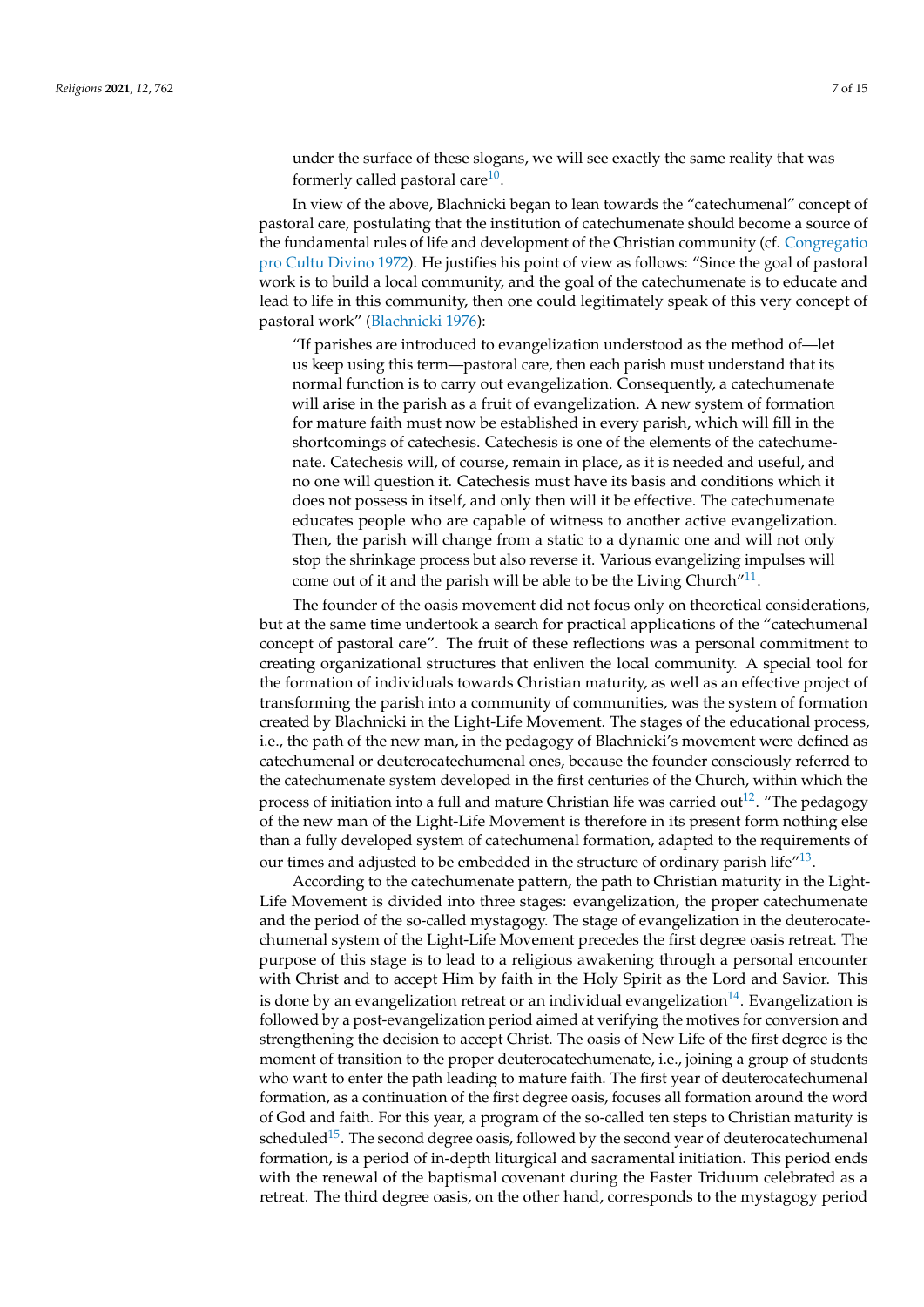in the catechumenate program. Its theme "Ecclesia Mater—Mater Ecclesiae" begins the time of a deeper introduction into the mystery and life of the Church community. The third year of the deuterocatechumenate, following the oasis of the third degree, also focuses on the themes of charism, vocation and diaconia. In this way, entering the community of the Church is prepared by taking up a specific diaconia in it, in accordance with the charism possessed, which is to be the lasting fruit of all deuterocatechumenal formation and, at the same time, the completion of basic formation in the pedagogy of the new person [\(Blachnicki](#page-13-10) [1987e\)](#page-13-10).

The entire system of primary formation in the Light-Life Movement is based on a small community that becomes a primary formation group. This principle applies both to year-round formation in parish groups and to the Oasis of New Life holiday retreats [\(Blachnicki](#page-13-11) [1980\)](#page-13-11). Retreats conducted in accordance with the oasis method and formation work during the year in parish oasis communities are two basic, cyclically repeated components of the formation system of the Light-Life Movement. At each stage of formation, apart from biblical study, catechesis and individual work, community elements are realized, such as Eucharist, devotion to the Word of God and group meetings. Blachnicki emphasized that the specific goal of deuterocatechumenal formation is to emphasize and update the interpersonal relationships that constitute the essence of Christian life. Therefore, the entire formation system of the Light-Life Movement is not limited only to presenting the theory of Christian life, but above all is to create conditions for experiencing this life. The fifteen-day holiday retreat plays a special role. The central idea behind the oasis retreat experience is to discover the source of a truly Christian life, which is Christ. This is done not only through intellectual knowledge, but above all through a personal decision to personally accept Jesus Christ as one's Lord and Savior. The place of this meeting is not only the word, prayer and the sacraments, but also the relationship of love with another human being. Therefore, "the basic commandment of the oasis is AGAPE—selfless personal love, realized in a double relationship—to Christ and others, members of the oasis community" [\(Blachnicki](#page-13-12) [1987f,](#page-13-12) p. 43). The structure of the oasis retreats is intended as a kind of school of life permeated with selfless love, service to one's neighbor and transgressing one's own selfishness. The "agape" climate should become a value of each participant internalized strongly enough to be able to survive when confronted with the everyday realities of the living environment. "This basic experience of an oasis, that constitutes its essence, becomes a conscious—to varying degrees—lifestyle of its participants. The experience continues to grow, becomes permanent and deepens in small communities of "permanent oases" in parishes and other environments. In this way, these communities can become a leaven and a tool for building up a living Church" (ibid., p. 64).

<span id="page-7-0"></span>The Light-Life Movement and the formation system offered by it is built on the charism of meeting Christ and other people. This encounter becomes a source of apostolic dynamism and creates a need for commitment and service (ibid., pp. 69–71). The crowning achievement of the deuterocatechumenal period of formation in the Light-Life Movement is therefore taking responsibility for the movement and the community of the local Church. This is done through the decision to get involved in various diaconies of the movement, which are an important manifestation of community life which confirms personal commitment. Therefore, Blachnicki was convinced that the pastoral vision brought by and implemented by the Light-Life Movement is a fundamental vision in relation to the traditional model of pastoral ministry. He was also aware that the "Copernican turn" in pastoral ministry is some kind of revolution, extremely difficult, requiring long-term and formative activities, especially among priests [\(Blachnicki](#page-13-13) [1991\)](#page-13-13). This new vision, derived from the ecclesiology of communion—which our pastor ist draws particular attention to—inspires, above all, the life of the local communities of the Church. Therefore, the Light-Life Movement created by him was to be, above all, a means and a tool to achieve the basic goal of a living local community<sup>[16](#page-12-10)</sup>.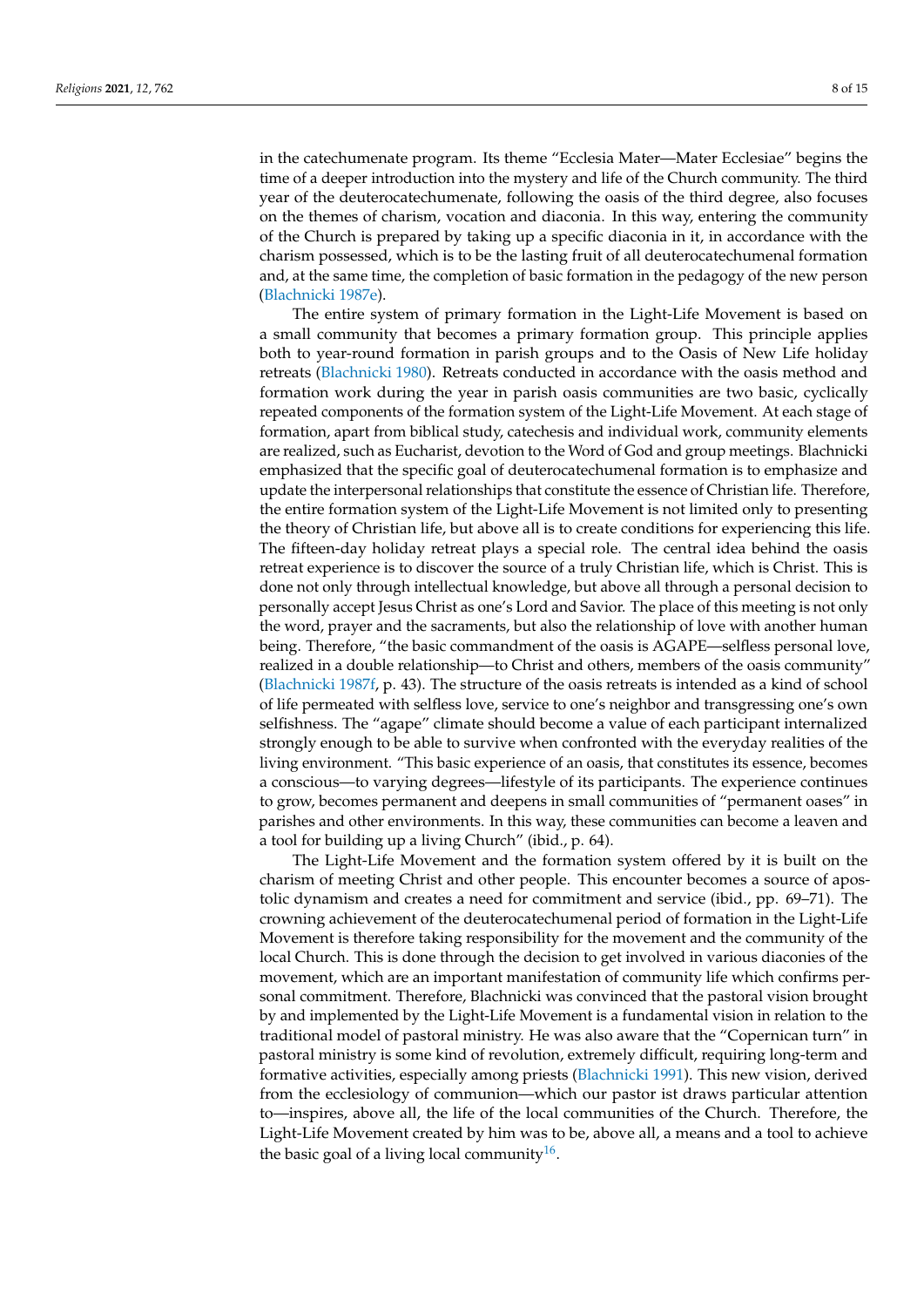# **4. Pastoral Conversion in the Realization of the "Community of Communities"**

The ideas expressed in the instruction on parishes can be summarized in a single sentence: the way to convert parish structures is the conversion of people. This is exactly what Blachnicki had in mind when he formulated his *cura pastoralis*:

"In pastoral theology, one speaks of the so-called activist concept of pastoral care. There are various actions, but there is no comprehensive vision, there is no understanding that pastoral care is building a community  $[\dots]$  Pastors must see that the goal of their workis to educate a new man in the community of the People of God and build this community, then all actions are a means to an end" [\(Blachnicki](#page-13-1) [2002\)](#page-13-1).

In view of the above, one of the key and basic conditions for the implementation of the communion concept of pastoral care was for Blachnicki pastor's awareness of an integral and organic vision of building a local community:

"The pastor is the man who is the builder able to embrace the whole picture. He must have a holistic vision. He cannot succumb to activism and care only for how to reconcile various projects, to fit it all in time so that everything runs smoothly. He needs to know the direction of his actions, at what stage a particular community that is to build a living Church is, and what processes must be initiated. Coordinating and guiding this process according to a certain vision is the main task of the presbyter" [\(Blachnicki](#page-13-13) [1991\)](#page-13-13).

Additionally, this is a necessary condition—let us add—if a pastoral conversion of the parish community is to take place. According to Blachnicki, the traditional approach to pastoral care does not embrace a "holistic concept" of pastoral care [\(Blachnicki](#page-13-13) [1991\)](#page-13-13). There is either an extremely activist approach, focusing on a number of different "actions", which are most often based on the fear of "vacuum", or a problem-based approach that tries to comprehensively capture a problem and strive to solve it. As a consequence, priests either experience deficiency and insufficiency of the activities undertaken or, on the other hand, suffer from physical and mental exhaustion [\(Blachnicki](#page-13-14) [1979b\)](#page-13-14). Therefore, a holistic approach is needed, the starting point of which is the goal or ideal you want to achieve. The pastor embraces the entire development process that is to lead to the realization of the ideal of the Church. From this perspective, he assesses the meaning and purposefulness of individual actions and tries to solve problems. In light of the conciliar ecclesiology of communion, the main goal of pastoral efforts should be the realization of the Church community. The pastoral effort should therefore be directed to the renewal of the parish in such a way that the parish becomes a community (see [Blachnicki](#page-13-15) [1979a\)](#page-13-15).

However, a parish can only be transformed into a community by creating small groups within it and through small groups. The parish must therefore be a "community of communities". This means that there is no direct way to transform parish members into a community. "Community is the result of relations between individuals—and these must be concrete relations, not some vague idea of unity" [\(Blachnicki](#page-13-16) [1987d\)](#page-13-16). Therefore, information and organization alone are not enough [\(Blachnicki](#page-13-17) [n.d.\)](#page-13-17). Above all, there is a need for participation and a testimony that can spark life. Therefore, in the first place there must be a leaven in the parish—a living cell—that is, a Christian community that can satisfy the needs of its members in the field of Christian life. However, for a group to be a living cell of the Church, that is, a sign and a form of its realization, it must meet certain conditions. First of all, it must be built on the foundation which is Christ. The ecclesial community is the result of a personal encounter with Christ, which constitutes the essence of communion in the vertical dimension. One should persist in this vertical community if one wishes to create an interpersonal community.

The community must therefore be a place of meeting with God. The first element that brings the group together is the word of God. It must be the standard of every act. When this word of God gathers and unites the group, it is a sign of the Church, because the Church is a community of those who listen to the word of God and keep it. Another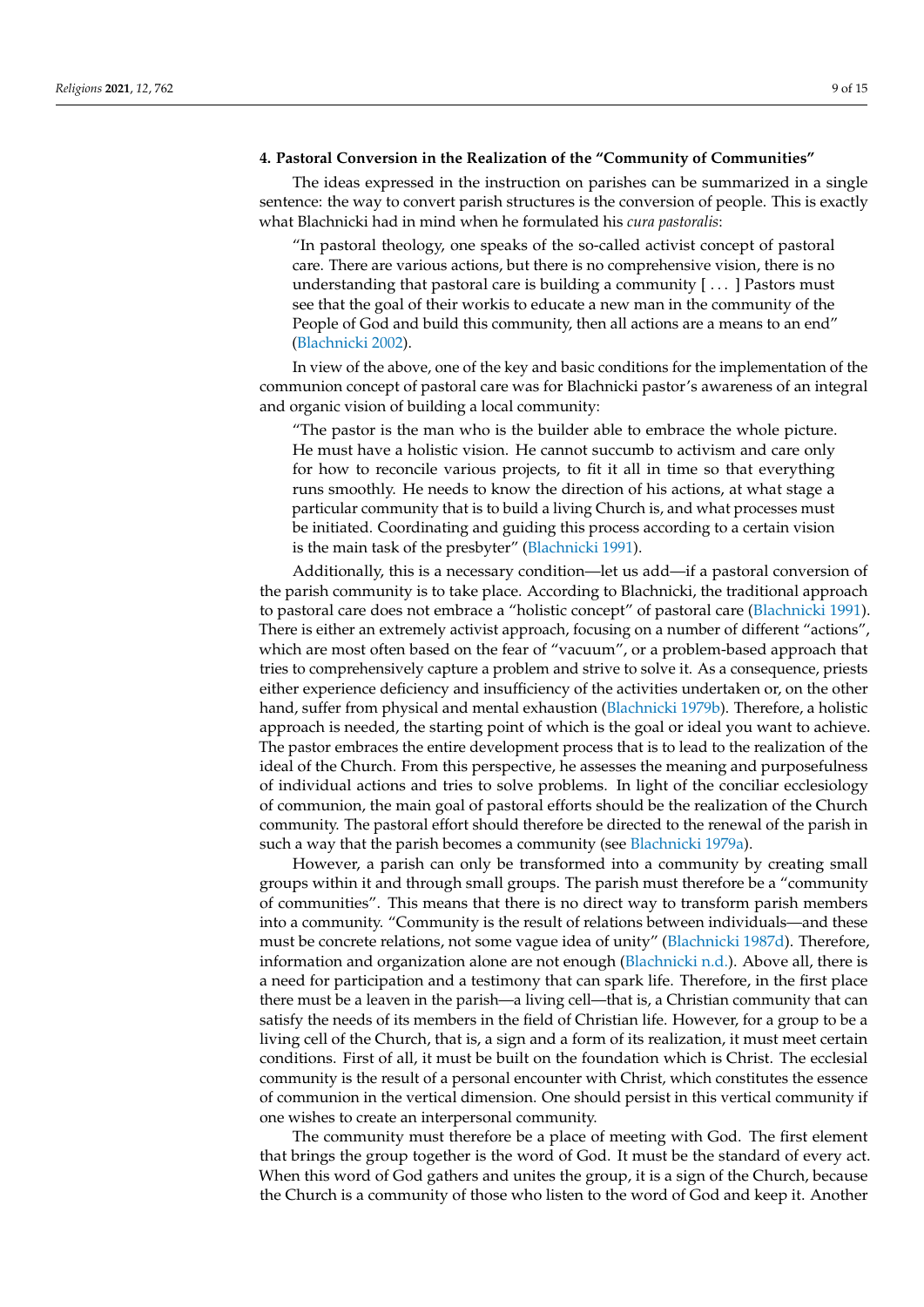element is prayer. The Church is a community of prayers who, having the Holy Spirit, respond to God's call. The response to the word of God, which is visible in the life of the communities, is also metanoia, as a constant striving to live according to the Gospel. Ecclesial communities must represent an evangelical lifestyle expressed in an ordered hierarchy of values. This lifestyle is also a basic form of testimony to the environment. If within a group there is a joint effort to change life, then it is a sign of God's people as a community of those who live their lives in the Holy Spirit. The life of such a group must also be linked to the liturgy, especially the Eucharistic liturgy, which is the full sign of the Church and at the same time an element that creates and forms the group.

Ecclesial communities must offer their members the environment and place to experience agape—evangelical love—expressed in mutual bearing and forgiveness as well as in service to each other and to the community. One of the essential features of the ecclesial community is therefore the diaconia. It begins in a small group where everyone contributes to building it, and then moves to the wider community, undertaking some service to a parish, diocese, or community. Such a group reveals the Church that is a community of services and charisms. It is closely connected with participation in the missionary consciousness of the Church, expressed in the sense of responsibility for the salvation of the world and in undertaking various evangelization initiatives. Therefore, a small group must be open to other communities in order to enter into the great unity of the Church of Christ. Therefore, the union through the priest with the bishop makes the group to be built into the local Church and through the bishop into union with the Holy See and the universal Church. This striving for unity is a special sign of the charismatic inspiration of a movement or community rooted in the Holy Spirit [\(Blachnicki](#page-13-18) [n.d.\)](#page-13-18) See [\(Blachnicki](#page-13-19) [1987c,](#page-13-19) pp. 22–24).

If such communities were to be able to take over various tasks in the local community, creating a living Church—a community of communities—a sine qua non condition would be to change the traditional model of a parish. According to Blachnicki, the parish model, derived from the reform of the Council of Trent, is today unsustainable, because the Tridentine principium of parish creation is the division of the parish into an active and passive principium, and into a teaching and listening Church. There is a two-way relationship to be observed: "me–them". There is no awareness of "we", and only when such awareness appears can one say that the Church is a community, both vertically and horizontally. Vertically, because both the pastor and the faithful are jointly responsible for building the Church, and horizontally, in multiple contacts between the faithful, which are actualized in specific communities.

In the post-Tridentine model of the parish, which includes a certain group of people, there is a constantly growing number of people who do not practice their faith or declare openly that they are non-believers. There is also a second category of parishioners—those who do practice their faith. However, these practitioners do not have much of an influence on non-practitioners because there is no ecclesial "we" in their consciousness. Generally speaking, there is a tendency to quantitatively increase the number of people who do not practice and to diminish the influence of the pastor. The entire parish model is therefore a static one, there is no missionary dynamic in it. There is a permanent location where people come to satisfy their religious needs, and the sphere of influence of priests is actually confined to the circle of those who come to Church, catechetical room or parish office [\(Blachnicki](#page-13-17) [n.d.\)](#page-13-17). Therefore, there is a need for a dynamic missionary model characterized by the awareness of "we". This, in turn, is possible only in communities that create interpersonal relationships. Thus, small groups must be this intermediate stage in building a community bond in this larger team, which is the parish. Additionally, then, thanks to these communities, and thanks to their apostolic witness and commitment, it is possible to lead the whole parish to renew itself in its communal character. It is worth emphasizing, following Blachnicki, that in this process of building a parish community an indispensable element is the Eucharistic assembly, which is, in a way, a "living model" in which the community can recognize itself as the Church. Therefore, everything must be done so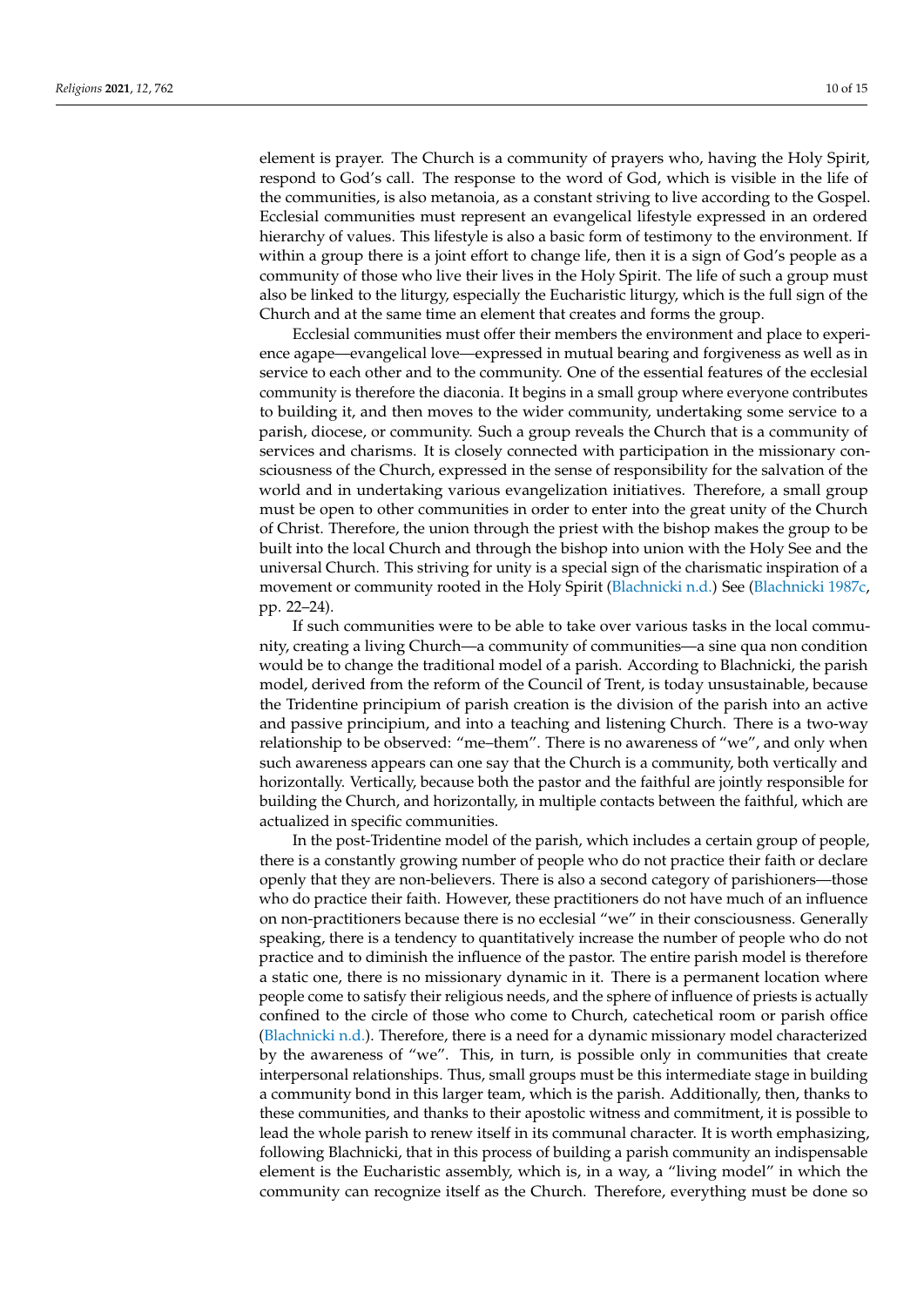that the Eucharist is lived in its fullest dimension as an effective sign of the Church of the community (ibid., pp. 103–4).

In a community parish we can enumerate seven circles. The first circle—to be found on the periphery—includes both the baptized and the non-baptized. It is a missionary circle that is a task for others, embracing it with their prayer, concern and apostolic dynamism. The second circle consists of faithful practitioners who are in the Church on the basis of a "me–them" relationship, treating the parish as a place that provides religious services. This circle must be an area of formation and education too so that these faithful may be witnesses of Christ for others. The next circle is made up of small groups. It includes people from the previous two circles who make up the catechumenal groups. It is a place of systematic formation, which replenishes the shortcomings of traditional religious formation and introduces life in the ecclesial community. In these groups, the process of maturing the ecclesial consciousness of "we" takes place. These communities are already living cells that influence the entire parish. From these groups, another two circles of diaconal communities are formed. The first of them are responsible for specific environments, e.g., a workplace, a block of flats or a residential quarter. Other diaconal groups assume responsibility for certain vital functions of the Church that must be performed in each local community—for example, a diaconia for liturgical matters, the media and for charitable matters. Due to a large number of groups in the community parish, it is necessary to establish a ministry team (diaconia team)—an apostolic council that interacts and coordinates activities of the various groups. The last circle—located in the very heart of the parish—is the permanent deacon, which includes the parish priest, vicar and a group of lay people completely devoted to the local community. This group should be a sign for the whole parish of what the parish is to be educated to and how it is to develop. Therefore, the testimony of this group is extremely important. The outlined model of the parish meets, according to Blachnicki, the requirements of the Second Vatican Council. It is also a missionary model whose dynamics and inspiration do not stop at any circle. One can see a movement from the center to the periphery—there are the dynamics of evangelization, and from the periphery to the center—which is the dynamics of growth. In this way, a "new parish" is created: a community of communities (ibid., pp. 104–5).

"The dilemma that still arises occasionally whether the Church should concentrate on creating true ecclesial communities—thus accepting the situation of the diaspora—or whether the Church's concern should go towards embracing the widest possible masses, in this context it loses its raison d'être. The conciliar perspective is unequivocal. This is primarily due to the essence of the Church, which by its very nature is missionary (DM 1: 2), and therefore for everyone—for the world. The Church, however, will be an effective sacrament of salvation for all the more if she will be herself, trying to reveal her essence in the local community. For this reason, the principle of the primacy of intensive and qualitative realization of the Church over a "quantitative" one should be adopted. The more intensely the Church realizes her essence by becoming a fraternal community, the more extensively it will influence other people as the sacrament of salvation" [\(Blachnicki](#page-13-3) [1971\)](#page-13-3).

<span id="page-10-0"></span>Based on the conciliar vision of the Church, according to Blachnicki, a comprehensive and organic concept of *cura pastoralis* is possible, understood as the process of building the Church in the local community. The process of realizing the Church begins with evangelization, which initiates the processes of liberation in people and in a specific environment. The next stage is introduction—through catechumenal formation—to life in the ecclesial community. Therefore, for Blachnicki, the main conclusion arising from the fact that the Church is realized in specific local communities is the postulate that the entire pastoral ministry should be so reconstructed that it serves the formation of basic communities of Christian life within the parish<sup>[17](#page-12-11)</sup>. It is therefore necessary to introduce the model of a community parish into the implementation stage. In order to solve the dilemma arising in this context—namely, how to implement the model of the post-conciliar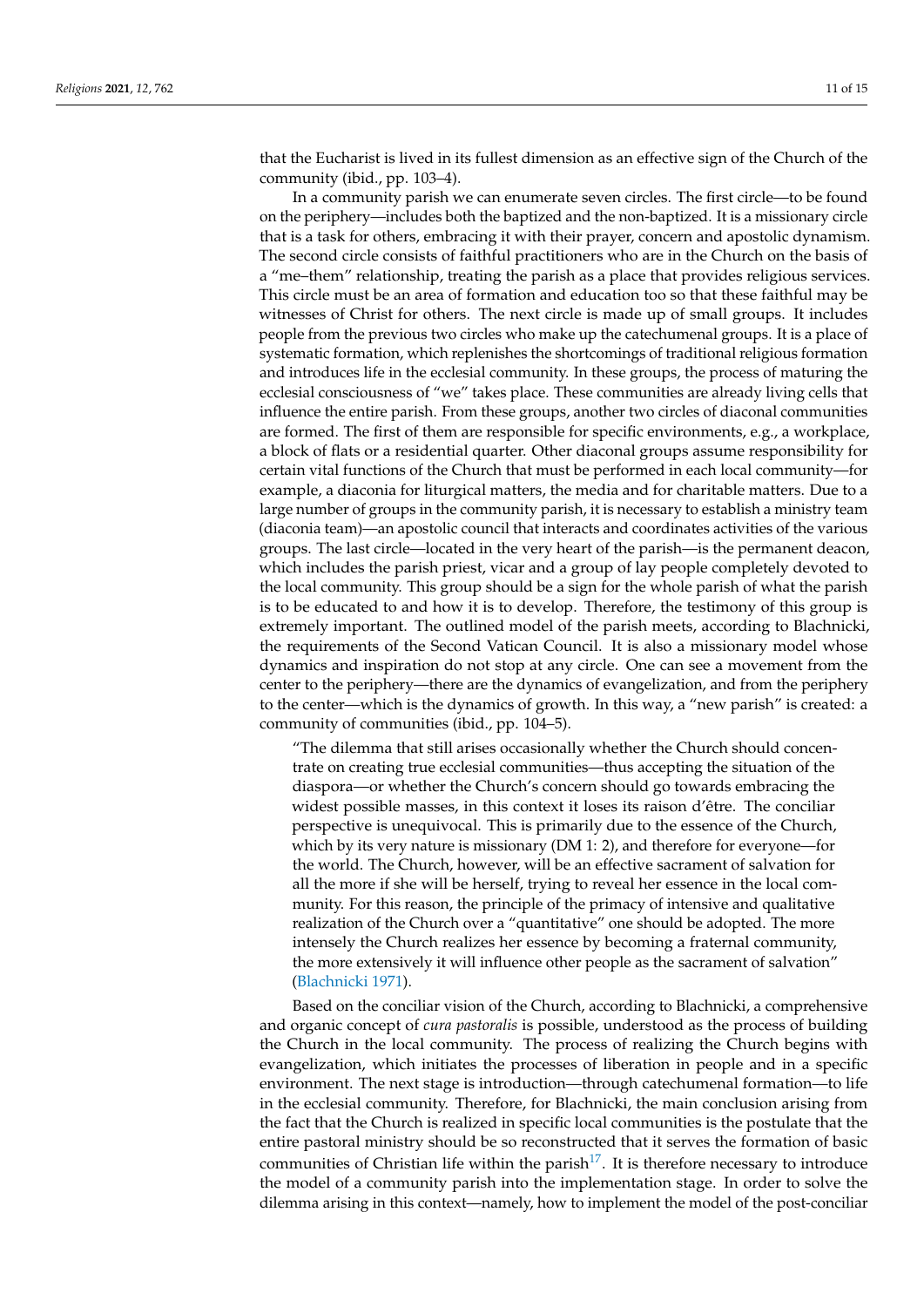parish—if it is impossible to build a living Church community without the existence of mature ecclesial communities, the founder of the Light-Life Movement pointed to the role and opportunity offered by various movements based on a holistic, catechumenal formation (See Sedek [2002\)](#page-14-5).

<span id="page-11-6"></span><span id="page-11-5"></span>The role and significance of the *cura pastoralis* developed by Blachnicki, based on the model of evangelizing and catechumenical pastoral ministry, which is to lead to the implementation of the missionary parish of the community of communities, is confirmed by the post-conciliar teaching of the Church<sup>[18](#page-12-12)</sup> and the emerging contemporary projects of parish renewal and parish pastoral ministry<sup>[19](#page-12-13)</sup>. Therefore, it can be concluded that the founder of the Light-Life Movement in his scientific creativity and charismatic intuitions was ahead of his time, becoming a kind of prophetic lumen in the assimilation and implementation of Vatican II and the post-conciliar teaching of the Magisterium Ecclaesie. The main conclusion resulting from the fact that the Church is realized in specific, local communities was for Blachnicki the postulate that the entire pastoral ministry should be so reconstructed that it serves the formation of basic communities of Christian life. Their role in shaping parish life—especially in the post-pandemic time—cannot be overstated. The concept of pastoral ecclesiology offered by Blachnicki is therefore still valid, and the resulting vision of *cura pastoralis*—especially in the practice of parish life—still calls for understanding, exploration and consistent implementation, all the more so as it fully fits both in theory and practice in the pastoral conversion of the contemporary Church postulated by Pope Francis in the Exhortation *Evangelii gaudium* (cf. points 25–33), and is it expressed in the latest instruction issued by the Congregation for the Clergy concerning the renewal of the parish community.

**Funding:** The article is subsidised by the following: MEiN subsidy (the Ministry of Education and Science)—research potential (provisions of the Head of the Theological Sciences Institute).

**Institutional Review Board Statement:** Not applicable.

**Informed Consent Statement:** Not applicable.

**Data Availability Statement:** The study does not report any data. For details concerning quoted works, see the bibliography.

**Conflicts of Interest:** The author declares no conflict of interest.

#### **Notes**

- <span id="page-11-0"></span>[1](#page-1-0) On the meaning of theological thought and the works undertaken, see [\(Biela](#page-13-20) [2008,](#page-13-20) pp. 297–310; [Buchta](#page-13-21) [2009\)](#page-13-21) Ks. Franciszek Blachnicki—katechetyk i pastoralista. W dwudziestą rocznicę śmierci Sługi Bożego.
- <span id="page-11-1"></span><sup>[2](#page-2-0)</sup> Of course, the reason for "extinguishing faith" is not just the COVID-19 pandemic. Certainly, the internal problems of the Church, such as the loss of trust due to the clerical abuse crisis, contributed to the decline of religious faith as well. It is a fact, however, that due to the pandemic, the Church faced new problems and unique pastoral challenges (impossibility of gathering in communities, closed churches, lack of formation and sacramental life, openness to new forms of transmission of the faith and the related pastoral conversion). See: [\(Sawa](#page-14-6) [2020\)](#page-14-6).
- <span id="page-11-2"></span><sup>[3](#page-2-1)</sup> A.Ripa, Undersecretary of the Congregation for the Clergy, presenting the document on 21 July 2020, emphasized that the purpose of the instructions is to propose some ways to help in the dynamics of "outreach", which, according to the Pope's wishes, should characterize all parishes. Therefore, there is a need for a pastoral conversion, which must extend to all the baptized since each of them must take part in the evangelizing mission of the Church. Therefore, to respond to the significant social and cultural changes taking place in the world, it is necessary to move from a conservative, closed pastoral care to an outgoing, missionary pastoral work. See: (Watykańska Instrukcja o parafiach na służbie ewangelizacji [n.d.\)](#page-14-7).
- <span id="page-11-3"></span>[4](#page-3-0) See: [\(W Niemczech trwa debata nt. Instrukcji o parafiach](#page-14-8) [n.d.;](#page-14-8) Kościół w Niemczech o watykańskiej instrukcji o parafii [n.d.\)](#page-13-22).
- <span id="page-11-4"></span><sup>[5](#page-3-1)</sup> The Synodal Way began in December 2019. The process continues with almost equal participation of bishops and laity. Its aim is to bring about changes in four areas: sexual morality (especially in the field of homosexuality); the role of women (especially in the diaconate and priesthood); celibacy; and the division of power between clergy and laity. The President of the Pontifical Council for Promoting Christian Unity, Cardinal Kurt Koch was negative about the entire project.According to the cardinal, today's renewal requires a first-line focus on new evangelization. Therefore, it is not so much about reforming structures, but about the authentic proclamation of the Gospel, as Pope Francis wrote in his famous "Letter to the Pilgrim People in Germany" of June 2019. Additionally, Cardinal Koch warned against the constant search for "novelty", for the real novelty in the Catholic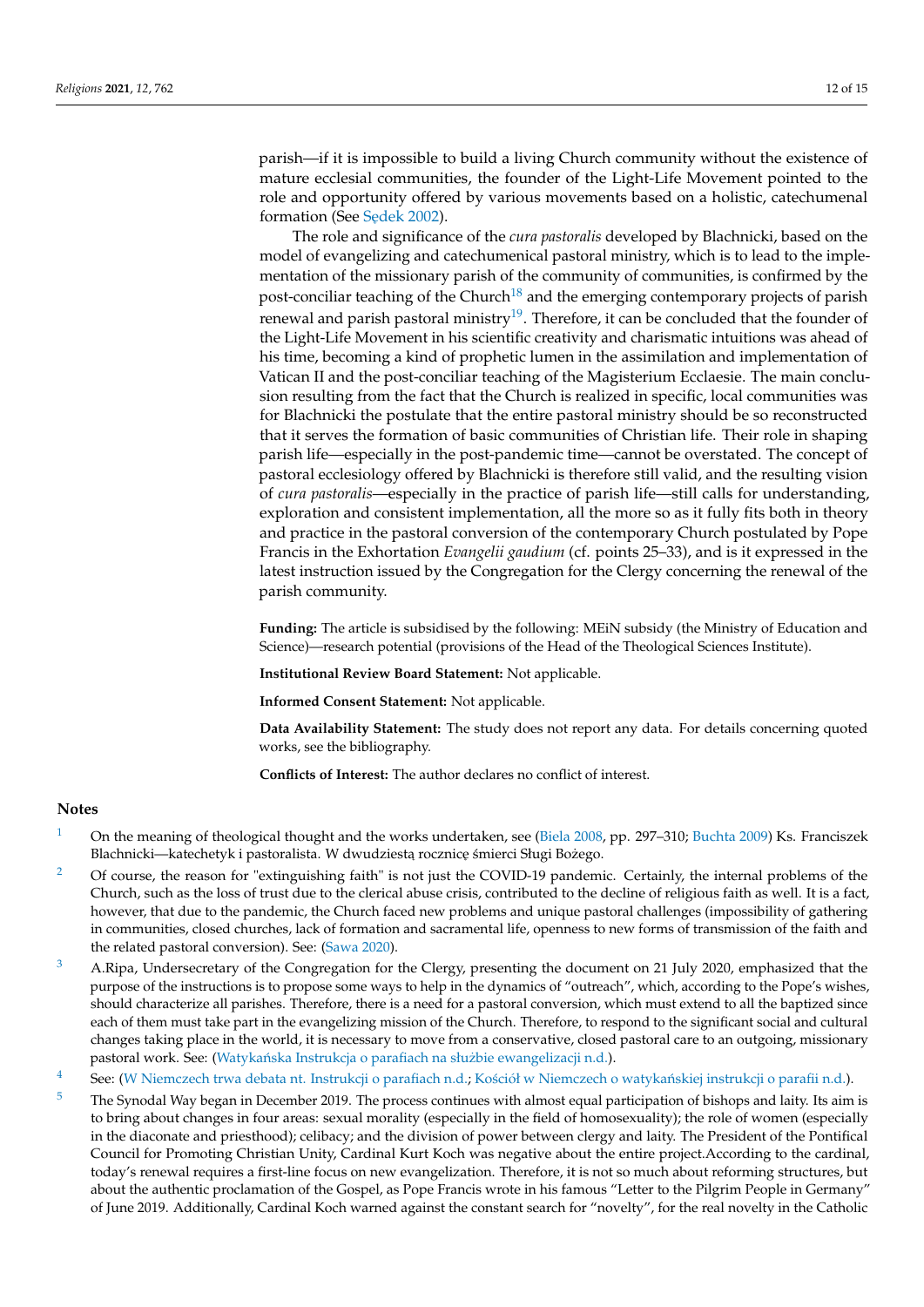Church is the Savior Himself—and it is He who must always be at the center of all efforts for renewal. See: [\(Kard. Koch upomina](#page-13-23) Niemcó[w: "Odnowa to stawianie w centrum Chrystusa"](#page-13-23) [n.d.\)](#page-13-23).

- <span id="page-12-0"></span> $6$  According to the former president of the Pontifical Council for Promoting Christian Unity, Germany is setting wrong priorities: the constant discussion of celibacy, the priesthood of women and the responsibility of the laity lead to fewer priestly vocations. According to Cardinal Kasper, the priest's overall responsibility for the parish is theologically justified. Bishop Eichstätt Gregor Maria Hanke also wrote that the Vatican's instruction focuses on the "concrete sacramentality" of the Church and not on structures. This document is about sending the People of God to concrete evangelization in the parish. See: (Kośció[ł w Niemczech](#page-13-22) o watykańskiej instrukcji o parafii [n.d.\)](#page-13-22).
- <span id="page-12-1"></span>[7](#page-4-0) See: [\(Blachnicki](#page-13-24) [1992\)](#page-13-24). The book is a part of his post-doctoral dissertation *Eklezjologiczna dedukcja teologii pastoralnej*, in: [\(Blachnicki](#page-13-3) [1971\)](#page-13-3). See [\(Biela](#page-13-25) [1993,](#page-13-25) pp. 20–55).
- <span id="page-12-2"></span>[8](#page-5-0) See: [\(Ratzinger](#page-14-9) [2003,](#page-14-9) [2009,](#page-14-10) [2012,](#page-14-11) [2016;](#page-14-12) [Kasper](#page-13-26) [1986,](#page-13-26) [1988;](#page-13-27) [Napierała](#page-14-13) [1985\)](#page-14-13).
- <span id="page-12-3"></span><sup>[9](#page-5-1)</sup> Based on the "New Image of the Church", Blachnicki formulated the principle of the life of the Church, which defines how the Church is to be realized in accordance with the will of Christ and its nature in order to ensure internal and external growth: The principle of the Church's life is "koinonia—that is, realized in a visible sign of the ministry of the word and sacrament and the social unity of faith and love—the community of people with Christ and with himself in the Holy Spirit, who, as one and the same person in Christ and all members of the Church constitutes the invisible essence of this community". See: [\(Blachnicki](#page-13-3) [1971,](#page-13-3) p. 444). This formula, called by Blachnicki the formal principle of pastoral theology, is of great importance for pastoral care, as it allows for a scientific and theological assessment whether the activity of the Church at a given historical moment and in a given environment is in line with the essence of the Church and its mission. On the other hand, it allows us to positively define the action of the Church as to its purpose, essential elements, and attributes. See: [\(Blachnicki](#page-13-7) [1972,](#page-13-7) pp. 436–37).
- <span id="page-12-4"></span> $10$  [\(Blachnicki](#page-13-13) [1991,](#page-13-13) pp. 11–12). According to Blachnicki, "The term pastoral theology is still a bit misleading. I believe that it should be replaced with the name theology of evangelization, because pastoral theology covers only one fraction of evangelization (when sheep are in the sheepfold, they need to be taken care of). The concept of evangelization is much broader because it includes all the fields to be gained. It conveys all the dynamics and the expansion. Then you have to immediately set goals, tasks, means and methods from the theoretical point of view. Within this broad vision, there will then be a place for Seelsorge; taking care of those souls who have already believed and need systematic care". Ibidem, pp. 14–15.
- <span id="page-12-5"></span>[11](#page-6-1) [\(Blachnicki](#page-13-13) [1991,](#page-13-13) p. 14). According to Blachnicki, this process of transformation begins rather slowly in the Church, despite the fact that the formulation of the Council that the entire Church is missionary is essential and crucial: "So wherever the Church is to be found, there must be a missionary dynamic, there must be a missionary attitude, a missionary tendency. The problem of missions is not primarily a problem of the mission countries where missionaries are sent, but it is the problem of our parishes, which must be missionary, because if they are to be the Church, there must be missionary dynamics in them". Ibidem, p. 13.
- <span id="page-12-6"></span><sup>[12](#page-6-2)</sup> The receptive subjects of this formation are usually baptized people who have already lived through some—albeit rudimentary catechumenate, especially in connection with the so-called preparation for the First Holy Communion and as part of school catechesis; there fore, the deuterocatechumenate, being repeated catechumenate, has been adopted. See: [\(Blachnicki](#page-13-10) [1987e,](#page-13-10) p. 37).
- <span id="page-12-7"></span><sup>[13](#page-6-3)</sup> The resumption of the order of the catechumenate in the post-conciliar document Ordo initiationis christianae adultorum (1972) was adopted by Blachnicki as a kind of catalyst accelerating the process of shaping the pedagogy of the new man in the Light-Life Movement. See: ibid.
- <span id="page-12-8"></span><sup>[14](#page-6-4)</sup> Evangelization retreats as part of the Light-Life Movement take place according to the plan "Ad Christum Redemptorem", inspired by the encyclical of John Paul II Redemptor hominis and the experience of the American evangelization movement "Campus Crusade for Christ". See: [\(Blachnicki](#page-13-28) [1999\)](#page-13-28).
- <span id="page-12-9"></span><sup>[15](#page-6-5)</sup> The original program of "Ten steps towards Christian maturity" developed by Blachnicki (Jesus Christ, Mary Immaculate, the Holy Spirit, Church, the Word of God, prayer, liturgy, testimony, new culture, agape) includes small group meetings conducted by the method of "evangelical conversation", the participant's own work, based on a notebook specially prepared for this purpose, and devotions of the Word of God, gathering members of several formation groups.
- <span id="page-12-10"></span>[16](#page-7-0) [\(Blachnicki](#page-13-29) [1987a\)](#page-13-29). On the basis of Paul VI's exhortation *Evangelii nuntiandi* and the encyclical of John Paul II *Redemptor hominis*, Blachnicki developed a large-scale plan for the evangelization of parish communities. See: [\(Blachnicki](#page-13-30) [1988\)](#page-13-30).
- <span id="page-12-11"></span><sup>[17](#page-10-0)</sup> [\(Blachnicki](#page-13-9) [1976\)](#page-13-9). "This truth is very comforting for us, because if, for example, in a parish of a few thousand or several dozen thousand people, several small groups of several dozen people arise and these people meet, sharing the word of God, pray, give testimony, it really creates a new living environment [ . . . ]. Today, small cells scattered throughout the Church give the Church the power to renew the world because, especially in these small groups, the Church becomes a sacrament—not only a sign, but also an instrument of uniting people with God and with itself". See: [\(Blachnicki](#page-13-16) [1987d\)](#page-13-16).
- <span id="page-12-12"></span><sup>[18](#page-11-5)</sup> Cf. [\(Paweł](#page-14-0) [1988\)](#page-14-0); Potrzeba i zadania nowej ewangelizacji na przełomie II i III Tysiąclecia Chrześcijaństwa, in: [\(Wydawnictwo](#page-14-14) [Pallottinum](#page-14-14) [2001,](#page-14-14) p. 43). For example, the pastoral vision of the parish ministry presented in the resolutions of the Second Synod of the Archdiocese of Katowice is based on the model of pastoral ministry developed by Blachnicki. See: Duszpasterstwo w Kościele katowickim, in: [\(Wsłuchani](#page-14-15) [2016,](#page-14-15) pp. 2–8).
- <span id="page-12-13"></span>[19](#page-11-6) See: ( $\dot{Z}$ <sub>d</sub>dło [1994,](#page-14-16) [1999;](#page-14-17) [Alberich and Binz](#page-13-31) [1995,](#page-13-31) pp. 173–87). Some of these projects are very popular and quite widely used in pastoral practice—e.g., the project "New Parish Image" of the Movement for a Better World [\(Cappellaro](#page-13-32) [2000\)](#page-13-32) or "Ewangelizacyjne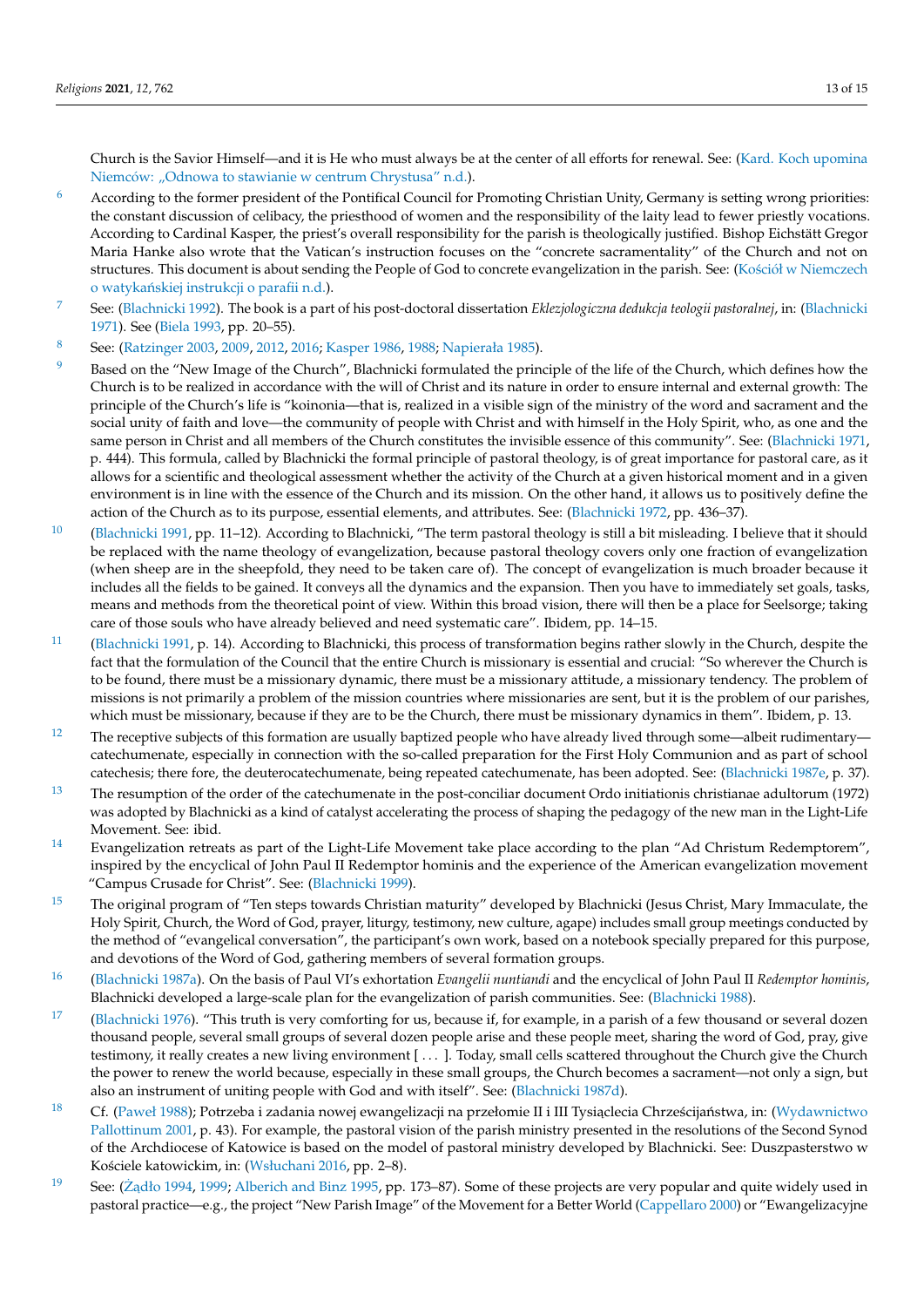komórki parafialne"[\(Macchioni](#page-14-18) [1997\)](#page-14-18)." Small group communities" implemented in Protestant churches are noteworthy too. Their strategy is that parish building is not so much about having small groups within its structure, but about having the parish community composed of small groups. This strategy has been used successfully in the Saddleback Baptist Church in California. It is now the fastest growing evangelical community in American history. Within 25 years, the number of believers increased from 0 to 25,000. See [\(Warren](#page-14-19) [2005,](#page-14-19) p. 9). In 2016, the number of small groups for adults on which the Church in Saddlebackwas founded was over six and a half thousand. See [\(Gladen](#page-13-33) [2016,](#page-13-33) p. 16).

### **References**

<span id="page-13-31"></span>Alberich, Emilio, and Ambroise Binz. 1995. *Forme e modelli di catechesi con gli adulti*. Torino: Editrice Elle Di Ci.

- <span id="page-13-5"></span>Benz, Franz. 1967. *Seelsorge in einer pluralistischen Gesellschaft*. Freiburg: Herder.
- <span id="page-13-25"></span>Biela, Bogdan. 1993. Kościół-Wspólnota. Wspólnota jako zasada urzeczywistniania się Kościoła w ujęciu ks. Franciszka Blachnickiego (1921–1987). Katowice: Kuria Metropolitarna w Katowicach.
- <span id="page-13-20"></span><span id="page-13-6"></span>Biela, Bogdan. 2008. Pastoral Theology of Father Franciszek Blachnicki—the Outline. Śląskie Studia Historyczno-Teologiczne 41: 297-310. Biela, Bogdan. 2014. *Pastoralne nawrócenie w teorii i praktyce parafialnej*. Katowice: Wydawnictwo Emmanuel.
- <span id="page-13-3"></span>Blachnicki, Franciszek. 1971. *Teologia pastoralna ogólna, cz. 2*. Lublin: Wydawnictwo KUL.
- <span id="page-13-7"></span>Blachnicki, Franciszek. 1972. Nowy obraz Kościoła—nowe duszpasterstwo. In *W nurcie zagadnień posoborowych t. 5*. Edited by Bohdan Bejze. Warszawa: Wydawnictwo INNE, pp. 411–41.
- <span id="page-13-9"></span>Blachnicki, Franciszek. 1976. Formacja służby liturgicznej jako jedna z form młodzieżowego deuterokatechumenatu w parafii. *CollectaneaTheologica* 4: 87–93.
- <span id="page-13-15"></span>Blachnicki, Franciszek. 1979a. Koinonia-Communio-Wspólnota. *Koinonia* 2: 8–11.
- <span id="page-13-14"></span>Blachnicki, Franciszek. 1979b. Etapy realizacji wspólnotowego modelu parafii. Wizja Ruchu Światło-Życie. Koinonia 2: 12-20.
- <span id="page-13-11"></span>Blachnicki, Franciszek. 1980. Podrecznik Oazy Nowego Życia II stopnia. Cześć A. Krościenko nad Dunajcem: Światło-Życie.
- <span id="page-13-29"></span>Blachnicki, Franciszek. 1987a. Charyzmat "Światło-Życie" w służbie odnowy Kościoła lokalnego. In CharyzmatŚwiatło-Życie. Teksty Podstawowe. Edited by Grażyna Wilczyńska. Krościenko: Wydawnictwo Światło-Życie, pp. 66–77.
- <span id="page-13-19"></span>Blachnicki, Franciszek. 1987c. Istotne cechy ruchu eklezjalnego. In *Charyzmat Swiatło- ´ Zycie. Teksty Podstawowe ˙* . Edited by Grazyna ˙ Wilczyńska. Krościenko: Wydawnictwo Światło-Życie, pp. 3–26.
- <span id="page-13-16"></span><span id="page-13-10"></span>Blachnicki, Franciszek. 1987d. *Oaza Rekolekcyjna Diakonii Ruchu*. Krościenko: Wydawnictwo Światło-Życie.
- Blachnicki, Franciszek. 1987e. Ruch Światło-Życie jako pedagogia nowego człowieka. In Charyzmat Światło-Życie. Teksty Podstawowe. Edited by Grazyna Wilczyńska. Krościenko: Wydawnictwo Światło-Życie, pp. 27–39.
- <span id="page-13-12"></span>Blachnicki, Franciszek. 1987f. Tajemnica wielka w Chrystusie i w Kościele. Charyzmat maryjny Ruchu Światło-Życie. In Charyzmat *Swiatło- ´ Zycie. Teksty Podstawowe ˙* . Edited by Grazyna Wilczy ´nska. Kro´scienko: Wydawnictwo ˙ Swiatło- ´ Zycie, pp. 48–65. ˙
- <span id="page-13-30"></span>Blachnicki, Franciszek. 1988. *Ewangelizacja według planu Ad Christum Redemptorem*. Edited by Grażyna Wilczyńska. Krościenko: WydawnictwoŚwiatło-Życie.
- <span id="page-13-13"></span>Blachnicki, Franciszek. 1991. *Rekolekcje dla Wspólnoty Kapłanów Chrystusa Sługi*. Lublin: Wydawnictwo Światło-Życie.
- <span id="page-13-24"></span>Blachnicki, Franciszek. 1992. *Kościół jako wspólnota*. Lublin: Wydawnictwo Światło-Życie.
- <span id="page-13-2"></span>Blachnicki, Franciszek. 1995. *Oaza Rekolekcyjna Diakonii Ruchu Swiatło- ´ Zycie ˙* . Kro´scienko: Wydawnictwo Swiatło- ´ Zycie. ˙
- <span id="page-13-28"></span>Blachnicki, Franciszek. 1999. Podręcznik rekolekcji ewangelizacyjnych. Lublin: Wydawnictwo Światło-Życie.
- <span id="page-13-1"></span>Blachnicki, Franciszek. 2002. *Sympatycy czy chrześcijanie? Katechumenat na dzisiejsza godzine*. Edited by Dorota Franków. Krościenko: Wydawnictwo Światło-Życie.
- <span id="page-13-18"></span>Blachnicki, Franciszek. n.d.a Mała grupa w Ko´sciele. *Biblioteka Animatora* 1: 64–80.
- <span id="page-13-17"></span>Blachnicki, Franciszek. n.d.b Parafia wspólnota-wspólnoty w parafii. *Biblioteka Animatora* 1: 86–110.
- <span id="page-13-21"></span>Buchta, Roman. 2009. *Ks. Franciszek Blachnicki—katechetyk i pastoralista. W dwudziestą rocznicę śmierci Sługi Bożego*. Katowice: Wydawnictwo Świętego Jacka.
- <span id="page-13-32"></span><span id="page-13-8"></span>Cappellaro, Juan Bautista. 2000. *Ewangelizowa´c: Zadanie dla wszystkich czy do´swiadczenie niektórych?* Kielce: Wydawnictwo NOTUS. Congregatio pro Cultu Divino. 1972. *Ordo initiationis christianae adultorum*. Vatican: Liberia Editrice Vaticana.
- <span id="page-13-0"></span>Franciszek. 2013. Adhortacja apostolska *Evangelii gaudium*. Available online: [https://www.vatican.va/content/francesco/en/apost\\_](https://www.vatican.va/content/francesco/en/apost_exhortations/documents/papa-francesco_esortazione-ap_20131124_evangelii-gaudium.html) [exhortations/documents/papa-francesco\\_esortazione-ap\\_20131124\\_evangelii-gaudium.html](https://www.vatican.va/content/francesco/en/apost_exhortations/documents/papa-francesco_esortazione-ap_20131124_evangelii-gaudium.html) (accessed on 20 April 2021).
- <span id="page-13-33"></span>Gladen, Steve. 2016. *Małe grupy ´swiadome celu. Jak tworzy´c zdrowe wspólnoty? Seria Nowej Ewangelizacji*. Gubin: Wydawnictwo Przystanek Jezus.
- <span id="page-13-23"></span>Kard. Koch upomina Niemców: "Odnowa to stawianie w centrum Chrystusa". n.d. Available online: [https://www.pch24.pl/kard-](https://www.pch24.pl/kard--koch-upomina-niemcow--odnowa-to-stawianie-w-centrum-chrystusa,77452,i.html#ixzz6dZOL3j67) [-koch-upomina-niemcow--odnowa-to-stawianie-w-centrum-chrystusa,77452,i.html#ixzz6dZOL3j67](https://www.pch24.pl/kard--koch-upomina-niemcow--odnowa-to-stawianie-w-centrum-chrystusa,77452,i.html#ixzz6dZOL3j67) (accessed on 15 April 2021).
- <span id="page-13-26"></span>Kasper, Walter. 1986. Kościół jako wspólnota. Refleksje nad eklezjologiczną ideą przewodnią Soboru Watykańskiego II. Communio 6: 26–42.
- <span id="page-13-27"></span>Kasper, Walter. 1988. Kościół jako sakrament jedności. *Communio* 8: 3-9.
- <span id="page-13-4"></span>Kongregacja, ds. Duchowieństwa. 2020. Nawrócenie duszpasterskie wspólnoty parafialnej w służbie misji ewangelizacyjnej Kościoła. Available online: [https://www.ekai.pl/dokumenty/instrukcja-nawrocenie-duszpasterskie-wspolnoty-parafialnej-w-sluzbie](https://www.ekai.pl/dokumenty/instrukcja-nawrocenie-duszpasterskie-wspolnoty-parafialnej-w-sluzbie-misji-ewangelizacyjnej-kosciola/)[misji-ewangelizacyjnej-kosciola/](https://www.ekai.pl/dokumenty/instrukcja-nawrocenie-duszpasterskie-wspolnoty-parafialnej-w-sluzbie-misji-ewangelizacyjnej-kosciola/) (accessed on 14 June 2021).
- <span id="page-13-22"></span>Kościół w Niemczech o watykańskiej instrukcji o parafii. n.d. Available online: [https://kosciol.wiara.pl/doc/6430917.Kosciol-w-](https://kosciol.wiara.pl/doc/6430917.Kosciol-w-Niemczech-o-watykanskiej-instrukcji-o-parafii)[Niemczech-o-watykanskiej-instrukcji-o-parafii](https://kosciol.wiara.pl/doc/6430917.Kosciol-w-Niemczech-o-watykanskiej-instrukcji-o-parafii) (accessed on 15 April 2021).